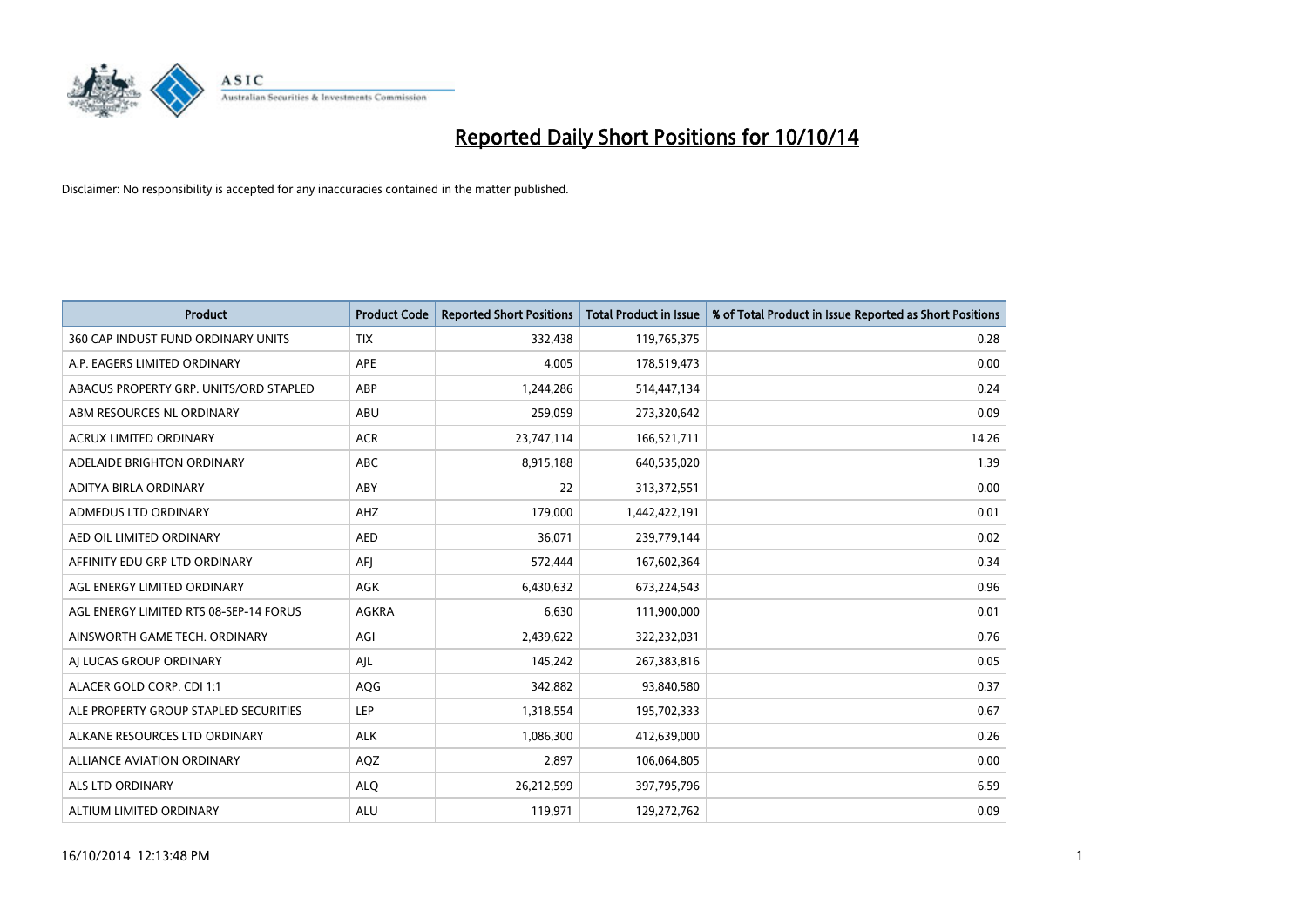

| Product                                 | <b>Product Code</b> | <b>Reported Short Positions</b> | <b>Total Product in Issue</b> | % of Total Product in Issue Reported as Short Positions |
|-----------------------------------------|---------------------|---------------------------------|-------------------------------|---------------------------------------------------------|
| ALUMINA LIMITED ORDINARY                | <b>AWC</b>          | 57,560,530                      | 2,806,225,615                 | 2.05                                                    |
| AMCOM TELECOMM. ORDINARY                | AMM                 | 5,729,670                       | 266,399,148                   | 2.15                                                    |
| AMCOR LIMITED ORDINARY                  | <b>AMC</b>          | 6,374,633                       | 1,206,684,923                 | 0.53                                                    |
| AMP LIMITED ORDINARY                    | AMP                 | 15,082,094                      | 2,957,737,964                 | 0.51                                                    |
| ANSELL LIMITED ORDINARY                 | <b>ANN</b>          | 5,575,730                       | 153,105,206                   | 3.64                                                    |
| ANTARES ENERGY LTD ORDINARY             | <b>AZZ</b>          | 126,919                         | 255,000,000                   | 0.05                                                    |
| ANTISENSE THERAPEUT, ORDINARY           | ANP                 | 63,400                          | 152,009,171                   | 0.04                                                    |
| ANZ BANKING GRP LTD ORDINARY            | ANZ                 | 12,654,221                      | 2,756,627,771                 | 0.46                                                    |
| APA GROUP STAPLED SECURITIES            | APA                 | 8,606,853                       | 835,750,807                   | 1.03                                                    |
| APN NEWS & MEDIA ORDINARY               | <b>APN</b>          | 1,349,876                       | 1,029,041,356                 | 0.13                                                    |
| AQUARIUS PLATINUM. ORDINARY             | AQP                 | 2,948,030                       | 1,465,473,903                 | 0.20                                                    |
| AQUILA RESOURCES ORDINARY               | <b>AQA</b>          | 13,583                          | 411,804,442                   | 0.00                                                    |
| ARAFURA RESOURCE LTD ORDINARY           | <b>ARU</b>          | 2,000                           | 441,270,644                   | 0.00                                                    |
| ARB CORPORATION ORDINARY                | ARP                 | 1,295,116                       | 72,493,302                    | 1.79                                                    |
| ARDENT LEISURE GROUP STAPLED SECURITIES | AAD                 | 1,199,122                       | 438,666,245                   | 0.27                                                    |
| ARENA REIT. ORDINARY UNITS              | <b>ARF</b>          | 139,724                         | 211,495,653                   | 0.07                                                    |
| ARISTOCRAT LEISURE ORDINARY             | <b>ALL</b>          | 2,630,244                       | 630,022,253                   | 0.42                                                    |
| ARRIUM LTD ORDINARY                     | ARI                 | 71,037,683                      | 2,333,653,286                 | 3.04                                                    |
| ARRIUM LTD RIGHTS 30-SEP-14 FOR         | <b>ARIR</b>         | 102,578                         | 1,366,183,142                 | 0.01                                                    |
| ASALEO CARE LIMITED ORDINARY            | AHY                 | 8,013,174                       | 603,469,434                   | 1.33                                                    |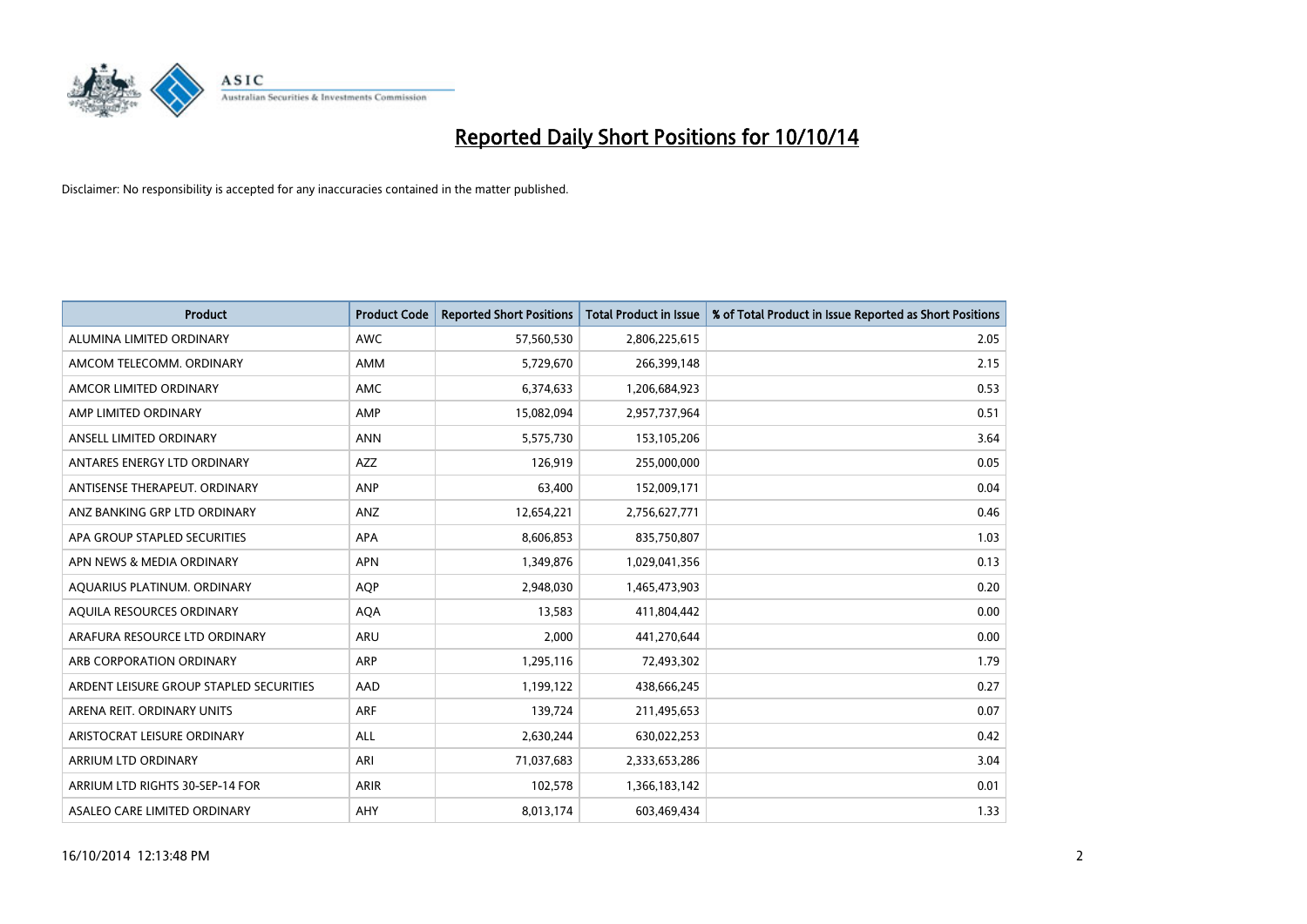

| <b>Product</b>                            | <b>Product Code</b> | <b>Reported Short Positions</b> | <b>Total Product in Issue</b> | % of Total Product in Issue Reported as Short Positions |
|-------------------------------------------|---------------------|---------------------------------|-------------------------------|---------------------------------------------------------|
| <b>ASCIANO LIMITED ORDINARY</b>           | <b>AIO</b>          | 2,335,780                       | 975,385,664                   | 0.24                                                    |
| ASPEN GROUP ORD/UNITS STAPLED             | APZ                 | 229,409                         | 114,984,873                   | 0.20                                                    |
| ASTRO JAP PROP GROUP STAPLED US PROHIBIT. | AJA                 | 194.992                         | 67,211,752                    | 0.29                                                    |
| ASX LIMITED ORDINARY                      | ASX                 | 5,424,886                       | 193,595,162                   | 2.80                                                    |
| ATLAS IRON LIMITED ORDINARY               | <b>AGO</b>          | 111,302,899                     | 915,701,543                   | 12.15                                                   |
| ATRUM COAL NL ORDINARY                    | <b>ATU</b>          | 167,195                         | 162,459,242                   | 0.10                                                    |
| AUCKLAND INTERNATION ORDINARY             | AIA                 | 54,689                          | 1,190,484,097                 | 0.00                                                    |
| AURIZON HOLDINGS LTD ORDINARY             | AZJ                 | 6,621,245                       | 2,137,284,503                 | 0.31                                                    |
| AUSDRILL LIMITED ORDINARY                 | <b>ASL</b>          | 21,580,736                      | 312,277,224                   | 6.91                                                    |
| AUSENCO LIMITED ORDINARY                  | AAX                 | 1,036,496                       | 168,449,799                   | 0.62                                                    |
| AUSNET SERVICES STAPLED SECURITIES        | <b>AST</b>          | 32,962,704                      | 3,425,244,162                 | 0.96                                                    |
| AUST INDUSTRIAL REIT UNIT                 | ANI                 | 238,070                         | 96,288,031                    | 0.25                                                    |
| AUSTAL LIMITED ORDINARY                   | ASB                 | 1,082,129                       | 346,379,377                   | 0.31                                                    |
| AUSTBROKERS HOLDINGS ORDINARY             | <b>AUB</b>          | 505,650                         | 60,088,396                    | 0.84                                                    |
| AUSTIN ENGINEERING ORDINARY               | ANG                 | 1,049,811                       | 84,274,004                    | 1.25                                                    |
| AUSTRALAND PROPERTY STAPLED SECURITY      | <b>ALZ</b>          | 4,746                           | 581,797,922                   | 0.00                                                    |
| AUSTRALIAN AGRICULT. ORDINARY             | AAC                 | 2,739,310                       | 532,474,721                   | 0.51                                                    |
| AUSTRALIAN FOUNDAT, ORDINARY              | AFI                 | 100                             | 1,086,070,669                 | 0.00                                                    |
| AUSTRALIAN PHARM, ORDINARY                | API                 | 10,712,349                      | 488,115,883                   | 2.19                                                    |
| AUTOMOTIVE HOLDINGS ORDINARY              | <b>AHE</b>          | 2,780,803                       | 306,437,941                   | 0.91                                                    |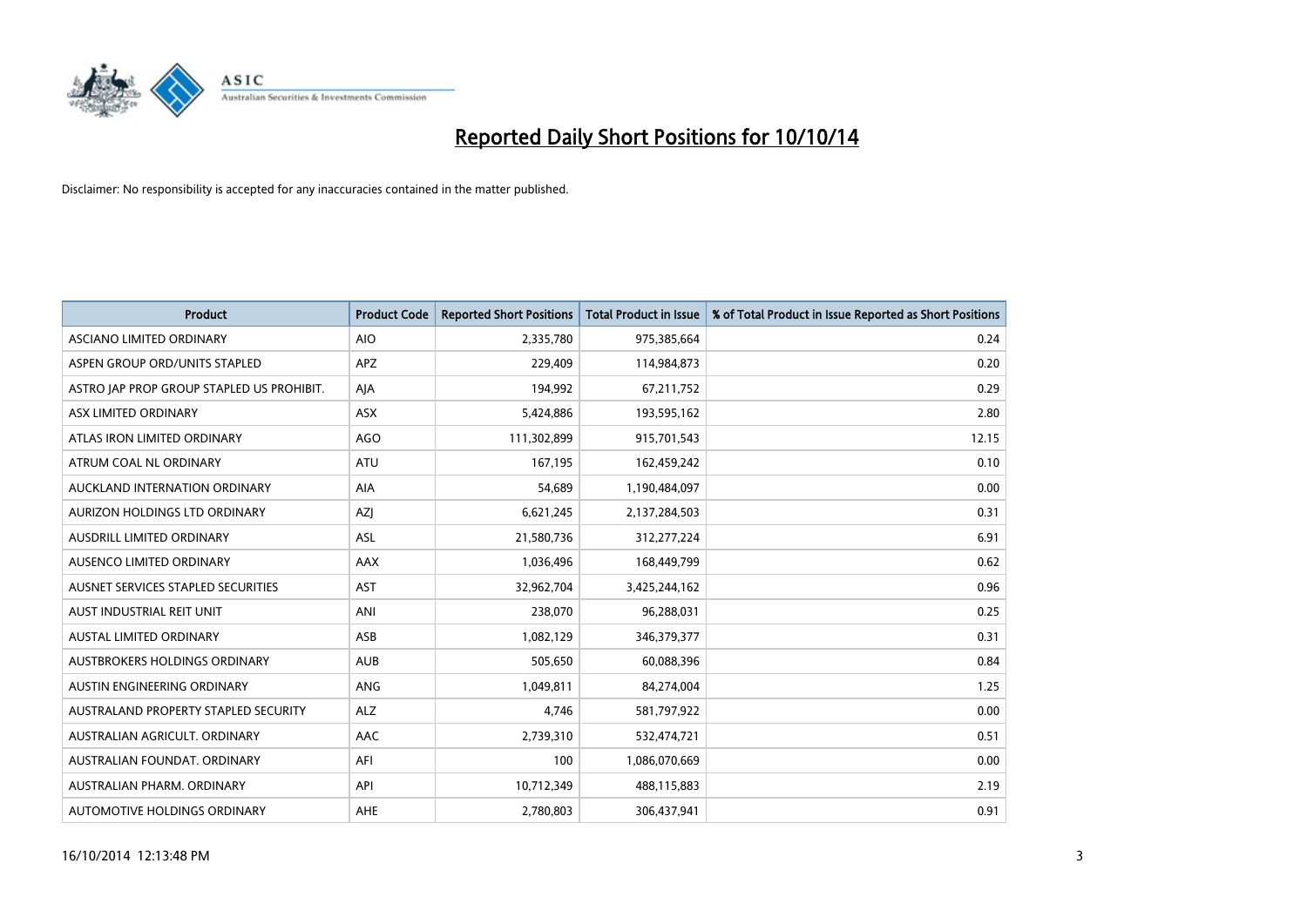

| <b>Product</b>                      | <b>Product Code</b> | <b>Reported Short Positions</b> | <b>Total Product in Issue</b> | % of Total Product in Issue Reported as Short Positions |
|-------------------------------------|---------------------|---------------------------------|-------------------------------|---------------------------------------------------------|
| AVANCO RESOURCES LTD ORDINARY       | AVB                 | 3,267,808                       | 1,661,675,855                 | 0.20                                                    |
| AVEO GROUP STAPLED SECURITIES       | AOG                 | 6,557,187                       | 500,111,460                   | 1.31                                                    |
| AWE LIMITED ORDINARY                | <b>AWE</b>          | 211,211                         | 525,861,050                   | 0.04                                                    |
| AZONTO PET LTD ORDINARY             | APY                 | $\mathbf{1}$                    | 1,159,375,100                 | 0.00                                                    |
| AZUMAH RESOURCES ORDINARY           | AZM                 | $\mathbf{1}$                    | 388,316,919                   | 0.00                                                    |
| <b>BANDANNA ENERGY ORDINARY</b>     | <b>BND</b>          | 24,135,792                      | 528,481,199                   | 4.57                                                    |
| BANK OF QUEENSLAND. ORDINARY        | <b>BOO</b>          | 2,217,454                       | 362,516,534                   | 0.61                                                    |
| <b>BANNERMAN RESOURCES ORDINARY</b> | <b>BMN</b>          | 199,998                         | 329,745,150                   | 0.06                                                    |
| <b>BASE RES LIMITED ORDINARY</b>    | <b>BSE</b>          | 5,501,878                       | 561,840,029                   | 0.98                                                    |
| <b>BATHURST RES LTD. ORDINARY</b>   | <b>BRL</b>          | 300,729                         | 947,828,434                   | 0.03                                                    |
| BC IRON LIMITED ORDINARY            | <b>BCI</b>          | 6,859,193                       | 124,345,439                   | 5.52                                                    |
| BEACH ENERGY LIMITED ORDINARY       | <b>BPT</b>          | 16,345,740                      | 1,297,496,886                 | 1.26                                                    |
| BEADELL RESOURCE LTD ORDINARY       | <b>BDR</b>          | 49,689,879                      | 798,657,280                   | 6.22                                                    |
| <b>BEGA CHEESE LTD ORDINARY</b>     | <b>BGA</b>          | 1,941,258                       | 152,602,945                   | 1.27                                                    |
| BENDIGO AND ADELAIDE ORDINARY       | <b>BEN</b>          | 14,412,260                      | 450,887,389                   | 3.20                                                    |
| BENITEC BIOPHARMA ORDINARY          | <b>BLT</b>          | 15,000                          | 115,218,993                   | 0.01                                                    |
| BENTHAM IMF LTD ORDINARY            | <b>IMF</b>          | 4,478,117                       | 165,370,269                   | 2.71                                                    |
| BERKELEY RESOURCES ORDINARY         | <b>BKY</b>          | 77,000                          | 180,361,323                   | 0.04                                                    |
| BETASHARESCASHETF ETF UNITS         | AAA                 | 634                             | 12,076,812                    | 0.01                                                    |
| BHP BILLITON LIMITED ORDINARY       | <b>BHP</b>          | 19,336,526                      | 3,211,691,105                 | 0.60                                                    |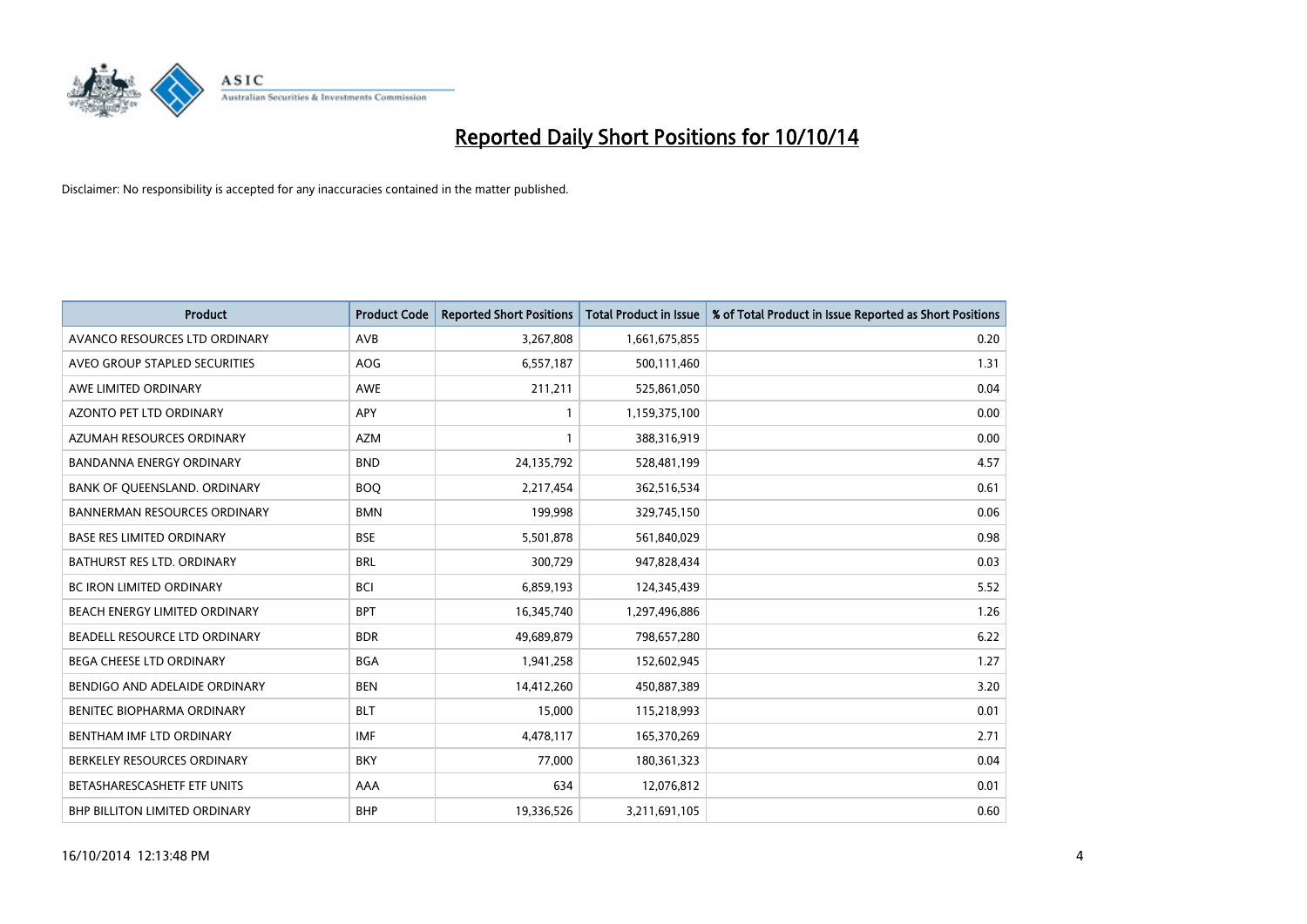

| Product                                       | <b>Product Code</b> | <b>Reported Short Positions</b> | <b>Total Product in Issue</b> | % of Total Product in Issue Reported as Short Positions |
|-----------------------------------------------|---------------------|---------------------------------|-------------------------------|---------------------------------------------------------|
| <b>BIGAIR GROUP LIMITED ORDINARY</b>          | <b>BGL</b>          | 49,160                          | 172,872,340                   | 0.03                                                    |
| <b>BILLABONG ORDINARY</b>                     | <b>BBG</b>          | 10,845,991                      | 990,370,034                   | 1.10                                                    |
| <b>BLACKHAM RESOURCES ORDINARY</b>            | <b>BLK</b>          | 598.899                         | 118,939,533                   | 0.50                                                    |
| BLACKMORES LIMITED ORDINARY                   | BKL                 | 12,017                          | 17,224,199                    | 0.07                                                    |
| <b>BLACKTHORN RESOURCES ORD US PROHIBITED</b> | <b>BTR</b>          | 11,369                          | 164,285,950                   | 0.01                                                    |
| <b>BLUESCOPE STEEL LTD ORDINARY</b>           | <b>BSL</b>          | 5,456,712                       | 559,227,871                   | 0.98                                                    |
| <b>BOART LONGYEAR ORDINARY</b>                | <b>BLY</b>          | 24,970,715                      | 461,163,412                   | 5.41                                                    |
| BORAL LIMITED. ORDINARY                       | <b>BLD</b>          | 20,083,431                      | 782,736,249                   | 2.57                                                    |
| <b>BRADKEN LIMITED ORDINARY</b>               | <b>BKN</b>          | 10,103,910                      | 171,027,249                   | 5.91                                                    |
| <b>BRAMBLES LIMITED ORDINARY</b>              | <b>BXB</b>          | 3,415,773                       | 1,566,027,196                 | 0.22                                                    |
| BREVILLE GROUP LTD ORDINARY                   | <b>BRG</b>          | 5,062,005                       | 130,095,322                   | 3.89                                                    |
| <b>BRICKWORKS LIMITED ORDINARY</b>            | <b>BKW</b>          | 221,576                         | 148,403,475                   | 0.15                                                    |
| BT INVESTMENT MNGMNT ORDINARY                 | <b>BTT</b>          | 50,929                          | 284,384,906                   | 0.02                                                    |
| <b>BURSON GROUP LTD ORDINARY</b>              | <b>BAP</b>          | 1,645,478                       | 163,585,666                   | 1.01                                                    |
| <b>BURU ENERGY ORDINARY</b>                   | <b>BRU</b>          | 19,101,549                      | 336,010,528                   | 5.68                                                    |
| <b>BWP TRUST ORDINARY UNITS</b>               | <b>BWP</b>          | 8,398,457                       | 639,724,826                   | 1.31                                                    |
| CABCHARGE AUSTRALIA ORDINARY                  | CAB                 | 9,683,802                       | 120,430,683                   | 8.04                                                    |
| CALTEX AUSTRALIA ORDINARY                     | <b>CTX</b>          | 1,622,031                       | 270,000,000                   | 0.60                                                    |
| CAPE LAMBERT RES LTD ORDINARY                 | <b>CFE</b>          | 280,137                         | 626,686,586                   | 0.04                                                    |
| CAPITOL HEALTH ORDINARY                       | CAJ                 | 802,429                         | 431,180,115                   | 0.19                                                    |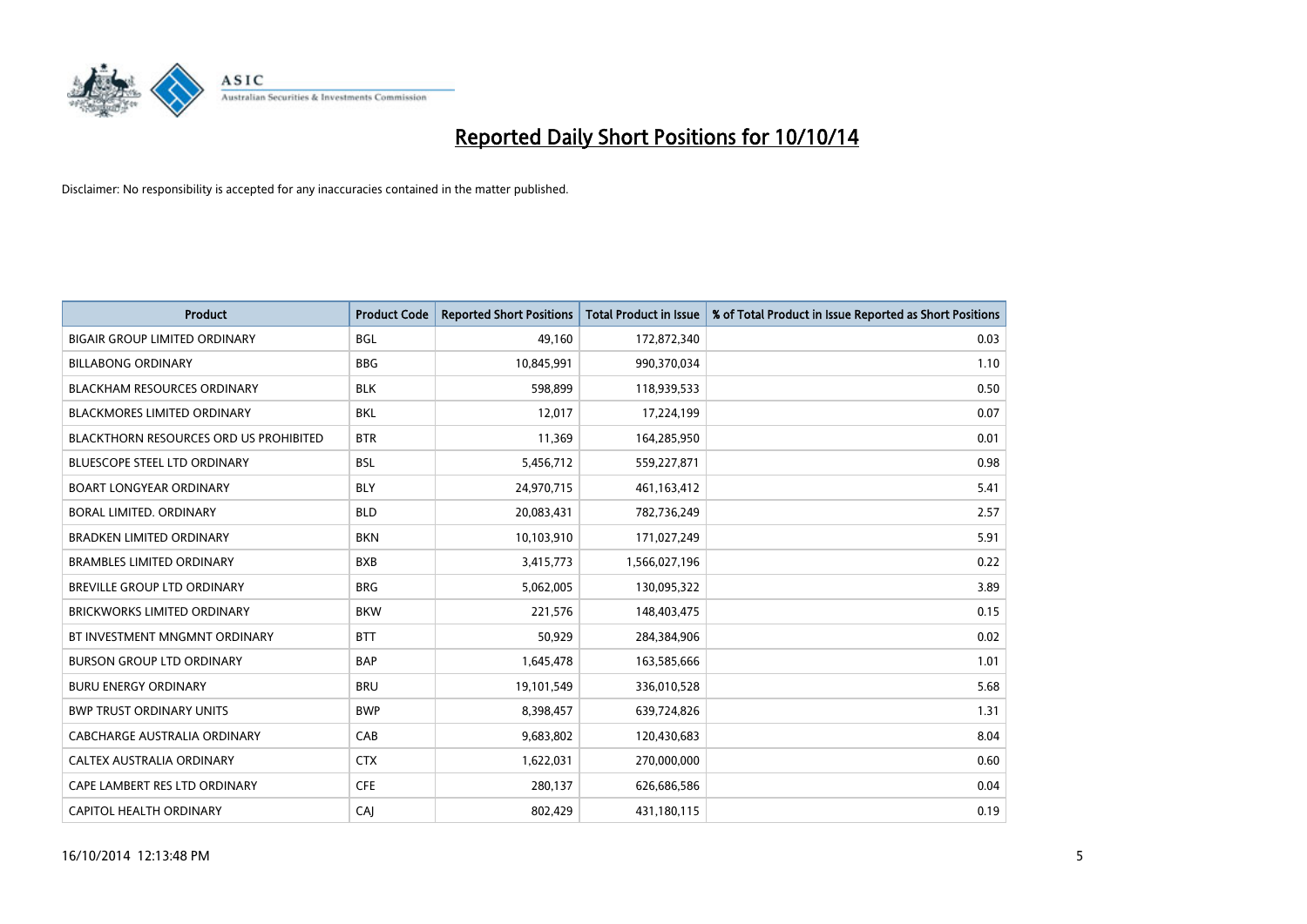

| Product                                 | <b>Product Code</b> | <b>Reported Short Positions</b> | <b>Total Product in Issue</b> | % of Total Product in Issue Reported as Short Positions |
|-----------------------------------------|---------------------|---------------------------------|-------------------------------|---------------------------------------------------------|
| <b>CARDNO LIMITED ORDINARY</b>          | CDD                 | 7,630,854                       | 163,446,174                   | 4.67                                                    |
| <b>CARINDALE PROPERTY UNIT</b>          | <b>CDP</b>          | 12,496                          | 70,000,000                    | 0.02                                                    |
| CARNARVON PETROLEUM ORDINARY            | <b>CVN</b>          | 190,126                         | 987,252,253                   | 0.02                                                    |
| CARSALES.COM LTD ORDINARY               | <b>CRZ</b>          | 15,069,166                      | 238,389,986                   | 6.32                                                    |
| <b>CASH CONVERTERS ORDINARY</b>         | CCV                 | 7,732,792                       | 429,262,126                   | 1.80                                                    |
| CEDAR WOODS PROP. ORDINARY              | <b>CWP</b>          | 164,020                         | 78,336,371                    | 0.21                                                    |
| CENTRAL PETROLEUM ORDINARY              | <b>CTP</b>          | 376,858                         | 368,718,957                   | 0.10                                                    |
| CERAMIC FUEL CELLS RIGHTS 22-OCT-14     | <b>CFUR</b>         | 234                             | 1,529,530,459                 | 0.00                                                    |
| CFS RETAIL TRUST GRP STAPLED SECURITIES | <b>CFX</b>          | 32,080,952                      | 3,050,355,727                 | 1.05                                                    |
| <b>CHALLENGER LIMITED ORDINARY</b>      | <b>CGF</b>          | 1,501,457                       | 564,063,117                   | 0.27                                                    |
| CHANDLER MACLEOD LTD ORDINARY           | <b>CMG</b>          | 8,621                           | 547,985,086                   | 0.00                                                    |
| CHARTER HALL GROUP STAPLED US PROHIBIT. | <b>CHC</b>          | 424,604                         | 355,015,480                   | 0.12                                                    |
| <b>CHARTER HALL RETAIL UNITS</b>        | <b>CQR</b>          | 13,417,560                      | 372,893,153                   | 3.60                                                    |
| <b>CHORUS LIMITED ORDINARY</b>          | <b>CNU</b>          | 38,342                          | 396,369,767                   | 0.01                                                    |
| CLEARVIEW WEALTH LTD ORDINARY           | <b>CVW</b>          | 8,537                           | 562,711,976                   | 0.00                                                    |
| CLINUVEL PHARMACEUT. ORDINARY           | <b>CUV</b>          | 37,610                          | 42,466,435                    | 0.09                                                    |
| COAL OF AFRICA LTD ORDINARY             | <b>CZA</b>          | 426                             | 1,048,368,613                 | 0.00                                                    |
| COALSPUR MINES LTD ORDINARY             | <b>CPL</b>          | 1,055,117                       | 641,544,455                   | 0.16                                                    |
| COCA-COLA AMATIL ORDINARY               | <b>CCL</b>          | 26,823,864                      | 763,590,249                   | 3.51                                                    |
| COCHLEAR LIMITED ORDINARY               | COH                 | 6,498,704                       | 57,062,020                    | 11.39                                                   |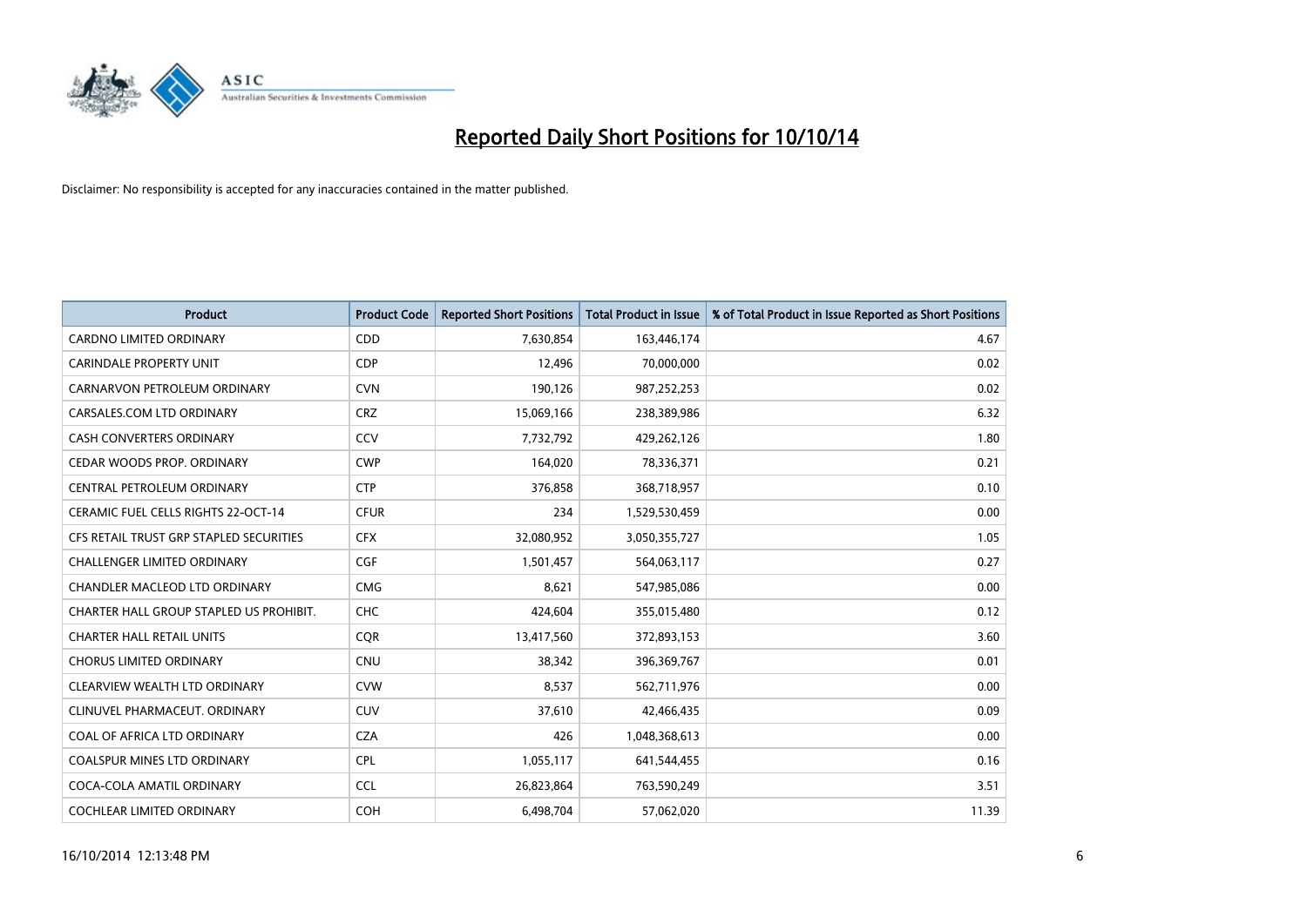

| <b>Product</b>                          | <b>Product Code</b> | <b>Reported Short Positions</b> | <b>Total Product in Issue</b> | % of Total Product in Issue Reported as Short Positions |
|-----------------------------------------|---------------------|---------------------------------|-------------------------------|---------------------------------------------------------|
| <b>COCKATOO COAL ORDINARY</b>           | <b>COK</b>          | 167,987                         | 4,560,196,928                 | 0.00                                                    |
| CODAN LIMITED ORDINARY                  | <b>CDA</b>          | 305,411                         | 176,969,924                   | 0.17                                                    |
| <b>COFFEY INTERNATIONAL ORDINARY</b>    | <b>COF</b>          | 6,077                           | 255,833,165                   | 0.00                                                    |
| <b>COKAL LTD ORDINARY</b>               | <b>CKA</b>          | 6,820                           | 471,103,926                   | 0.00                                                    |
| <b>COLLECTION HOUSE ORDINARY</b>        | <b>CLH</b>          | 3,471,270                       | 129,717,785                   | 2.68                                                    |
| <b>COLLINS FOODS LTD ORDINARY</b>       | <b>CKF</b>          | 100,000                         | 93,000,003                    | 0.11                                                    |
| COMMONWEALTH BANK, ORDINARY             | <b>CBA</b>          | 17,315,440                      | 1,621,319,194                 | 1.07                                                    |
| <b>COMPASS RESOURCES ORDINARY</b>       | <b>CMR</b>          | 7,472                           | 1,403,744,100                 | 0.00                                                    |
| COMPUTERSHARE LTD ORDINARY              | <b>CPU</b>          | 6,670,378                       | 556,203,079                   | 1.20                                                    |
| <b>COOPER ENERGY LTD ORDINARY</b>       | <b>COE</b>          | 351,330                         | 329,235,509                   | 0.11                                                    |
| <b>CORP TRAVEL LIMITED ORDINARY</b>     | <b>CTD</b>          | 247,810                         | 90,517,621                    | 0.27                                                    |
| <b>COVER-MORE GRP LTD ORDINARY</b>      | <b>CVO</b>          | 10,754,688                      | 317,750,000                   | 3.38                                                    |
| <b>CREDIT CORP GROUP ORDINARY</b>       | <b>CCP</b>          | 523,218                         | 46,296,407                    | 1.13                                                    |
| <b>CROMWELL PROP STAPLED SECURITIES</b> | <b>CMW</b>          | 11,823,751                      | 1,733,132,163                 | 0.68                                                    |
| <b>CROWE HORWATH AUS ORDINARY</b>       | <b>CRH</b>          | 627,437                         | 273,005,429                   | 0.23                                                    |
| CROWN RESORTS LTD ORDINARY              | <b>CWN</b>          | 9,428,182                       | 728,394,185                   | 1.29                                                    |
| <b>CSG LIMITED ORDINARY</b>             | CSV                 | 218,611                         | 279,648,511                   | 0.08                                                    |
| <b>CSL LIMITED ORDINARY</b>             | <b>CSL</b>          | 1,158,480                       | 474,543,947                   | 0.24                                                    |
| <b>CSR LIMITED ORDINARY</b>             | <b>CSR</b>          | 18,160,823                      | 506,000,315                   | 3.59                                                    |
| <b>CUDECO LIMITED ORDINARY</b>          | CDU                 | 8,682,174                       | 235,425,143                   | 3.69                                                    |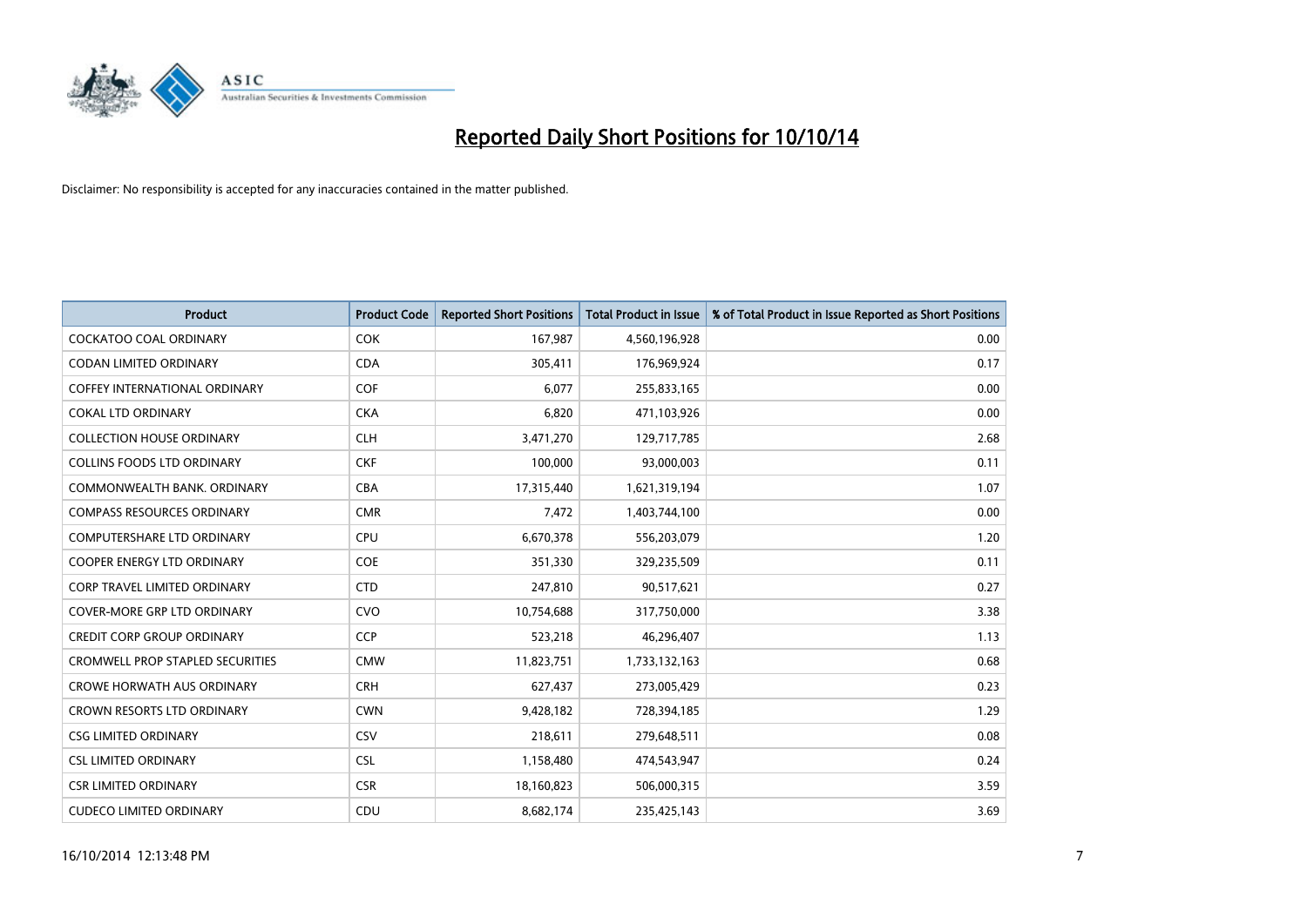

| <b>Product</b>                       | <b>Product Code</b> | <b>Reported Short Positions</b> | <b>Total Product in Issue</b> | % of Total Product in Issue Reported as Short Positions |
|--------------------------------------|---------------------|---------------------------------|-------------------------------|---------------------------------------------------------|
| DART ENERGY LTD ORDINARY             | <b>DTE</b>          | 273,896                         | 1,108,752,733                 | 0.02                                                    |
| DATA#3 LIMITED ORDINARY              | <b>DTL</b>          | 103,203                         | 153,974,950                   | 0.07                                                    |
| <b>DECMIL GROUP LIMITED ORDINARY</b> | <b>DCG</b>          | 1,637,535                       | 168,657,794                   | 0.97                                                    |
| DEEP YELLOW LIMITED ORDINARY         | <b>DYL</b>          | 1,002                           | 1,891,196,227                 | 0.00                                                    |
| DEVINE LIMITED ORDINARY              | <b>DVN</b>          | 21,893                          | 158,730,556                   | 0.01                                                    |
| DEXUS PROPERTY GROUP STAPLED UNITS   | <b>DXS</b>          | 13,421,305                      | 5,433,110,810                 | 0.25                                                    |
| DICK SMITH HLDGS ORDINARY            | <b>DSH</b>          | 17,497,970                      | 236,511,364                   | 7.40                                                    |
| DISCOVERY METALS LTD ORDINARY        | <b>DML</b>          | 1,277,631                       | 644,039,581                   | 0.20                                                    |
| DOMINO PIZZA ENTERPR ORDINARY        | <b>DMP</b>          | 1,246,749                       | 86,160,773                    | 1.45                                                    |
| DONACO INTERNATIONAL ORDINARY        | <b>DNA</b>          | 6,436,556                       | 461,278,352                   | 1.40                                                    |
| DORAY MINERALS LTD ORDINARY          | <b>DRM</b>          | 176,331                         | 165,834,256                   | 0.11                                                    |
| DOWNER EDI LIMITED ORDINARY          | <b>DOW</b>          | 23,685,120                      | 435,399,975                   | 5.44                                                    |
| DRILLSEARCH ENERGY ORDINARY          | <b>DLS</b>          | 13,218,134                      | 460,796,194                   | 2.87                                                    |
| DUET GROUP STAPLED US PROHIBIT.      | <b>DUE</b>          | 12,465,799                      | 1,327,719,444                 | 0.94                                                    |
| DUKETON MINING ORDINARY              | <b>DKM</b>          | 1,238                           | 82,524,812                    | 0.00                                                    |
| DULUXGROUP LIMITED ORDINARY          | <b>DLX</b>          | 1,261,992                       | 383,503,942                   | 0.33                                                    |
| ECHO ENTERTAINMENT ORDINARY          | EGP                 | 10,727,758                      | 825,672,730                   | 1.30                                                    |
| ELDERS LIMITED ORDINARY              | <b>ELD</b>          | 27,311,665                      | 523,265,328                   | 5.22                                                    |
| ELEMENTAL MINERALS ORDINARY          | <b>ELM</b>          | 94,536                          | 315,663,391                   | 0.03                                                    |
| <b>EMECO HOLDINGS ORDINARY</b>       | EHL                 | 9,507,067                       | 599,675,707                   | 1.59                                                    |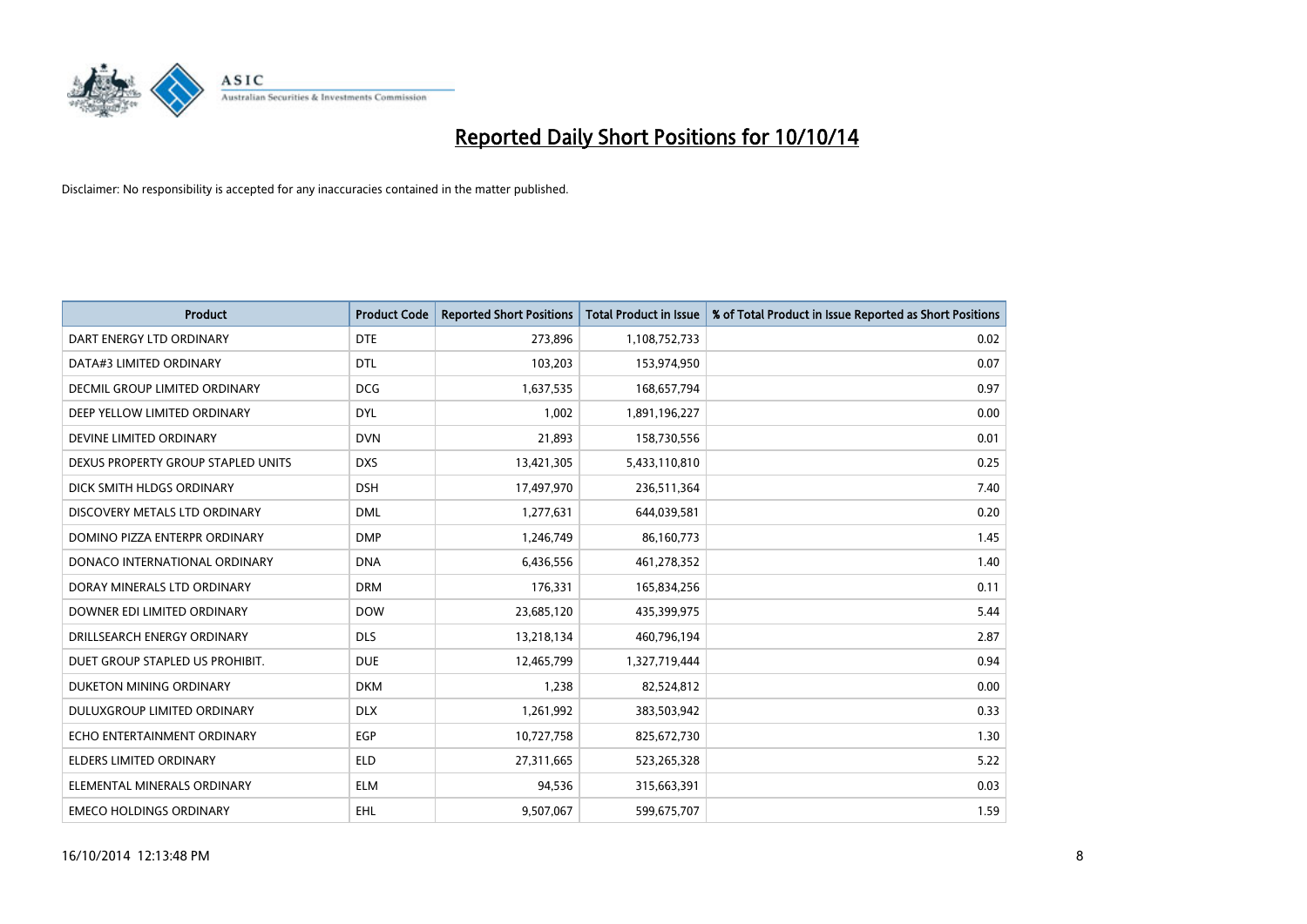

| <b>Product</b>                         | <b>Product Code</b> | <b>Reported Short Positions</b> | <b>Total Product in Issue</b> | % of Total Product in Issue Reported as Short Positions |
|----------------------------------------|---------------------|---------------------------------|-------------------------------|---------------------------------------------------------|
| <b>ENERGY DEVELOPMENTS ORDINARY</b>    | <b>ENE</b>          | 2,621                           | 169,664,295                   | 0.00                                                    |
| ENERGY RESOURCES ORDINARY 'A'          | <b>ERA</b>          | 12,025,487                      | 517,725,062                   | 2.32                                                    |
| ENERGY WORLD CORPOR. ORDINARY          | <b>EWC</b>          | 45,902,483                      | 1,734,166,672                 | 2.65                                                    |
| ENVESTRA LIMITED ORDINARY              | <b>ENV</b>          | 81,516                          | 1,796,808,474                 | 0.00                                                    |
| EQUATORIAL RES LTD ORDINARY            | EQX                 | 33                              | 122,185,353                   | 0.00                                                    |
| EQUITY TRUSTEES ORDINARY               | EQT                 | 22,081                          | 19,152,092                    | 0.12                                                    |
| ERM POWER LIMITED ORDINARY             | <b>EPW</b>          | 548,028                         | 240,530,856                   | 0.23                                                    |
| EVOLUTION MINING LTD ORDINARY          | <b>EVN</b>          | 42,622,096                      | 714,921,647                   | 5.96                                                    |
| FAIRFAX MEDIA LTD ORDINARY             | <b>FXI</b>          | 57,447,302                      | 2,351,955,725                 | 2.44                                                    |
| <b>FANTASTIC HOLDINGS ORDINARY</b>     | <b>FAN</b>          | 14,643                          | 103,068,398                   | 0.01                                                    |
| <b>FAR LTD ORDINARY</b>                | <b>FAR</b>          | 10,315,100                      | 2,699,846,742                 | 0.38                                                    |
| FEDERATION CNTRES ORD/UNIT STAPLED SEC | FDC                 | 1,980,797                       | 1,427,641,565                 | 0.14                                                    |
| FISHER & PAYKEL H. ORDINARY            | <b>FPH</b>          | 5,726                           | 556,301,093                   | 0.00                                                    |
| FLEETWOOD CORP ORDINARY                | <b>FWD</b>          | 1,714,302                       | 60,581,211                    | 2.83                                                    |
| FLETCHER BUILDING ORDINARY             | <b>FBU</b>          | 1,356,143                       | 687,854,788                   | 0.20                                                    |
| FLEXIGROUP LIMITED ORDINARY            | <b>FXL</b>          | 4,034,853                       | 304,096,060                   | 1.33                                                    |
| <b>FLIGHT CENTRE TRAVEL ORDINARY</b>   | <b>FLT</b>          | 6,003,142                       | 100,706,641                   | 5.96                                                    |
| FLINDERS MINES LTD ORDINARY            | <b>FMS</b>          | 420,990                         | 2,400,995,602                 | 0.02                                                    |
| <b>FOCUS MINERALS LTD ORDINARY</b>     | <b>FML</b>          | 11,623,883                      | 9,137,375,877                 | 0.13                                                    |
| FOLKESTONE EDU TRUST UNITS             | <b>FET</b>          | 622,878                         | 205,069,661                   | 0.30                                                    |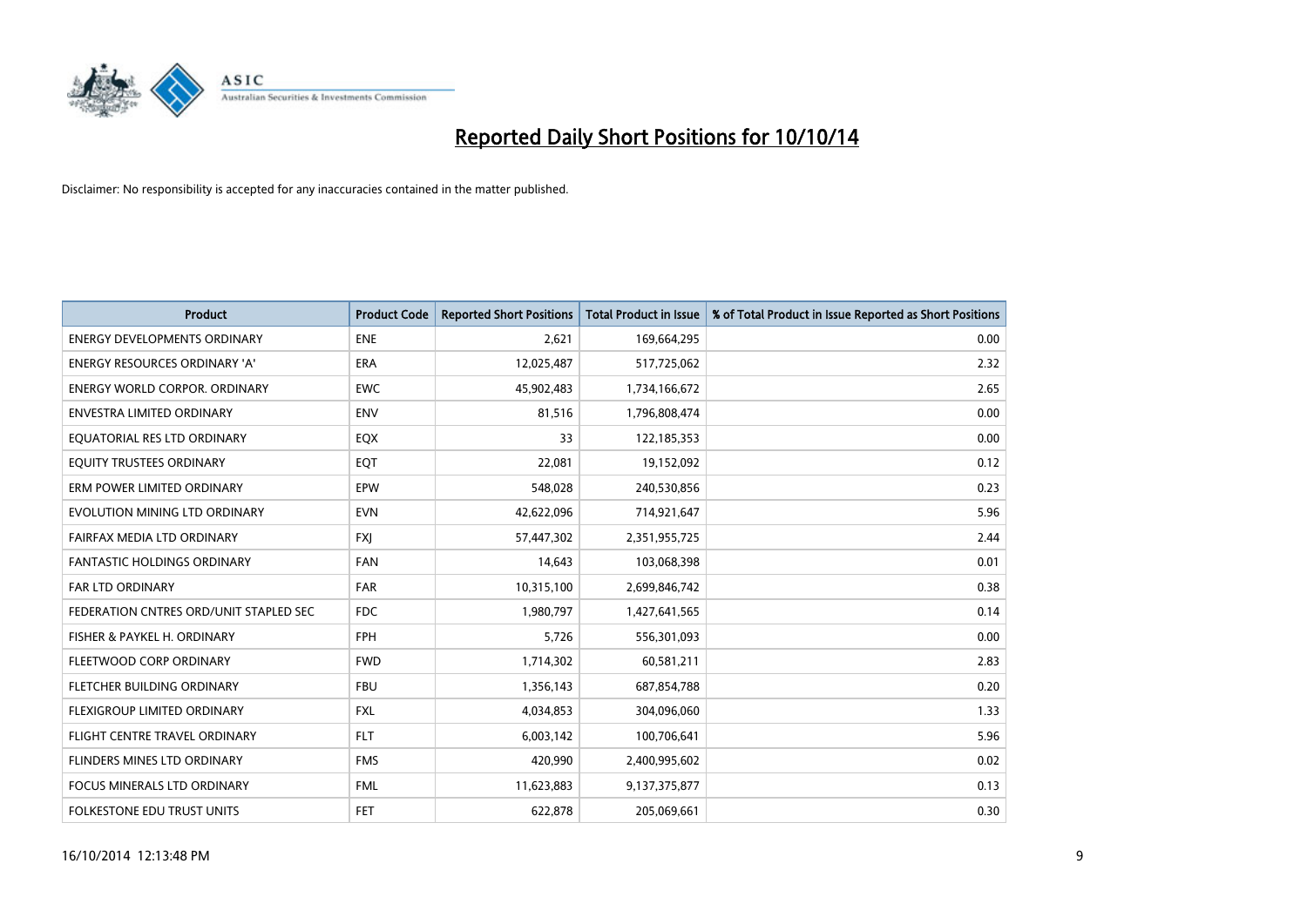

| <b>Product</b>                             | <b>Product Code</b> | <b>Reported Short Positions</b> | <b>Total Product in Issue</b> | % of Total Product in Issue Reported as Short Positions |
|--------------------------------------------|---------------------|---------------------------------|-------------------------------|---------------------------------------------------------|
| FONTERRA SHARE FUND ORDINARY UNITS         | <b>FSF</b>          | 83                              | 119,965,742                   | 0.00                                                    |
| FORTESCUE METALS GRP ORDINARY              | <b>FMG</b>          | 308,885,054                     | 3,113,798,151                 | 9.92                                                    |
| FREEDOM FOOD LTD ORDINARY                  | <b>FNP</b>          | 51,339                          | 151,570,371                   | 0.03                                                    |
| <b>G.U.D. HOLDINGS ORDINARY</b>            | GUD                 | 2,378,874                       | 70,939,492                    | 3.35                                                    |
| <b>G8 EDUCATION LIMITED ORDINARY</b>       | <b>GEM</b>          | 11,475,231                      | 332,073,918                   | 3.46                                                    |
| <b>GALAXY RESOURCES ORDINARY</b>           | <b>GXY</b>          | 655,959                         | 1,064,496,654                 | 0.06                                                    |
| <b>GBST HOLDINGS., ORDINARY</b>            | <b>GBT</b>          | 12,919                          | 66,561,725                    | 0.02                                                    |
| <b>GDI PROPERTY GRP STAPLED SECURITIES</b> | <b>GDI</b>          | 415,682                         | 567,575,025                   | 0.07                                                    |
| <b>GENETIC TECHNOLOGIES ORDINARY</b>       | <b>GTG</b>          | 63,000                          | 699,744,082                   | 0.01                                                    |
| <b>GENTRACK GROUP LTD ORDINARY</b>         | <b>GTK</b>          | 1,855                           | 72,699,510                    | 0.00                                                    |
| <b>GENWORTH MORTGAGE ORDINARY</b>          | <b>GMA</b>          | 2,278,913                       | 650,000,000                   | 0.35                                                    |
| <b>GEODYNAMICS LIMITED ORDINARY</b>        | GDY                 | 819                             | 435,880,130                   | 0.00                                                    |
| <b>GINDALBIE METALS LTD ORDINARY</b>       | GBG                 | 34,307,387                      | 1,495,306,811                 | 2.29                                                    |
| <b>GOLD ROAD RES LTD ORDINARY</b>          | GOR                 | 561,063                         | 592,811,895                   | 0.09                                                    |
| <b>GOODMAN FIELDER, ORDINARY</b>           | <b>GFF</b>          | 9,213,249                       | 1,955,559,207                 | 0.47                                                    |
| <b>GOODMAN GROUP STAPLED</b>               | <b>GMG</b>          | 5,996,846                       | 1,745,417,725                 | 0.34                                                    |
| <b>GPT GROUP STAPLED SEC.</b>              | GPT                 | 3,653,011                       | 1,685,460,955                 | 0.22                                                    |
| <b>GRAINCORP LIMITED A CLASS ORDINARY</b>  | <b>GNC</b>          | 9,641,341                       | 228,855,628                   | 4.21                                                    |
| <b>GRANGE RESOURCES, ORDINARY</b>          | <b>GRR</b>          | 8,345,023                       | 1,157,097,869                 | 0.72                                                    |
| <b>GREENCROSS LIMITED ORDINARY</b>         | GXL                 | 1,819,851                       | 111,447,503                   | 1.63                                                    |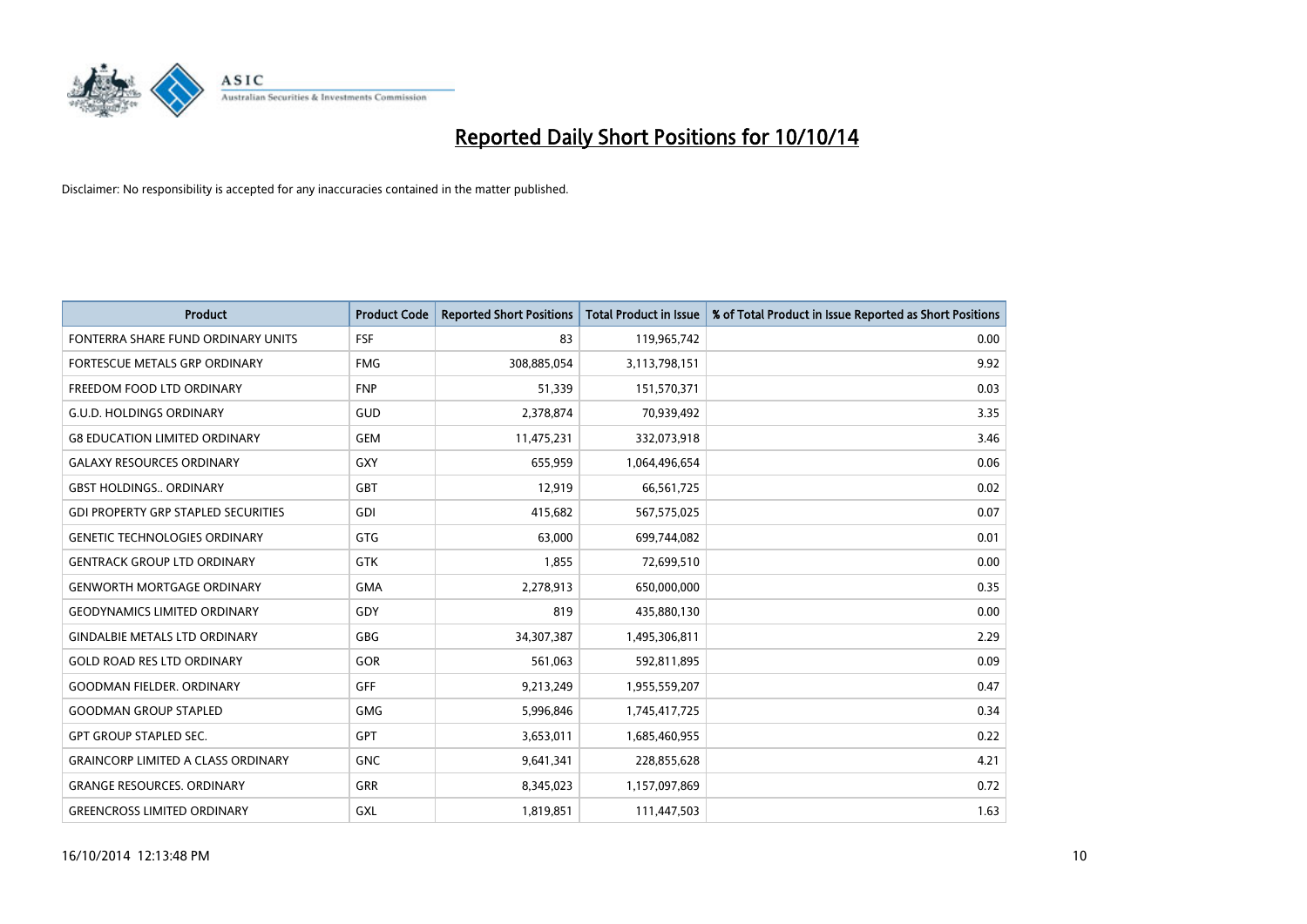

| <b>Product</b>                                   | <b>Product Code</b> | <b>Reported Short Positions</b> | <b>Total Product in Issue</b> | % of Total Product in Issue Reported as Short Positions |
|--------------------------------------------------|---------------------|---------------------------------|-------------------------------|---------------------------------------------------------|
| <b>GREENLAND MIN EN LTD ORDINARY</b>             | GGG                 | 845,087                         | 669,389,552                   | 0.13                                                    |
| <b>GREENLAND MIN EN LTD RIGHTS 26-JUN-14</b>     | GGGR                | 3,842                           | 88,685,050                    | 0.00                                                    |
| <b>GROWTHPOINT PROPERTY ORD/UNIT STAPLED SEC</b> | GOZ                 | 2,730,847                       | 554,562,240                   | 0.49                                                    |
| <b>GRYPHON MINERALS LTD ORDINARY</b>             | GRY                 | 4,367,909                       | 401,115,935                   | 1.09                                                    |
| <b>GUILDFORD COAL LTD ORDINARY</b>               | <b>GUF</b>          | 77,890                          | 845,190,354                   | 0.01                                                    |
| <b>GWA GROUP LTD ORDINARY</b>                    | <b>GWA</b>          | 14,051,871                      | 306,533,770                   | 4.58                                                    |
| HARVEY NORMAN ORDINARY                           | <b>HVN</b>          | 33,228,715                      | 1,062,316,784                 | 3.13                                                    |
| <b>HEALTHSCOPE LIMITED, ORDINARY</b>             | <b>HSO</b>          | 1,650,000                       | 1,732,094,838                 | 0.10                                                    |
| <b>HENDERSON GROUP CDI 1:1</b>                   | <b>HGG</b>          | 4,204,978                       | 743,750,462                   | 0.57                                                    |
| HEA HOLDINGS LIMITED ORDINARY                    | <b>HFA</b>          | 3,809                           | 162,147,897                   | 0.00                                                    |
| HIGHLANDS PACIFIC ORDINARY                       | HIG.                | 3,153                           | 918,694,336                   | 0.00                                                    |
| HILLGROVE RES LTD ORDINARY                       | <b>HGO</b>          | 57,729                          | 147,711,123                   | 0.04                                                    |
| HILLS LTD ORDINARY                               | <b>HIL</b>          | 1,030,171                       | 232,828,103                   | 0.44                                                    |
| HORIZON OIL LIMITED ORDINARY                     | <b>HZN</b>          | 35,595,957                      | 1,301,981,265                 | 2.73                                                    |
| <b>ICAR ASIA LTD ORDINARY</b>                    | ICQ                 | 218,599                         | 193,188,846                   | 0.11                                                    |
| <b>ICON ENERGY LIMITED ORDINARY</b>              | <b>ICN</b>          | 100,000                         | 615,774,351                   | 0.02                                                    |
| <b>IINET LIMITED ORDINARY</b>                    | <b>IIN</b>          | 7,828,547                       | 161,238,847                   | 4.86                                                    |
| ILUKA RESOURCES ORDINARY                         | ILU                 | 39,111,895                      | 418,700,517                   | 9.34                                                    |
| <b>IMDEX LIMITED ORDINARY</b>                    | <b>IMD</b>          | 2,816,503                       | 216,203,136                   | 1.30                                                    |
| <b>INCITEC PIVOT ORDINARY</b>                    | IPL                 | 36,989,837                      | 1,654,998,197                 | 2.24                                                    |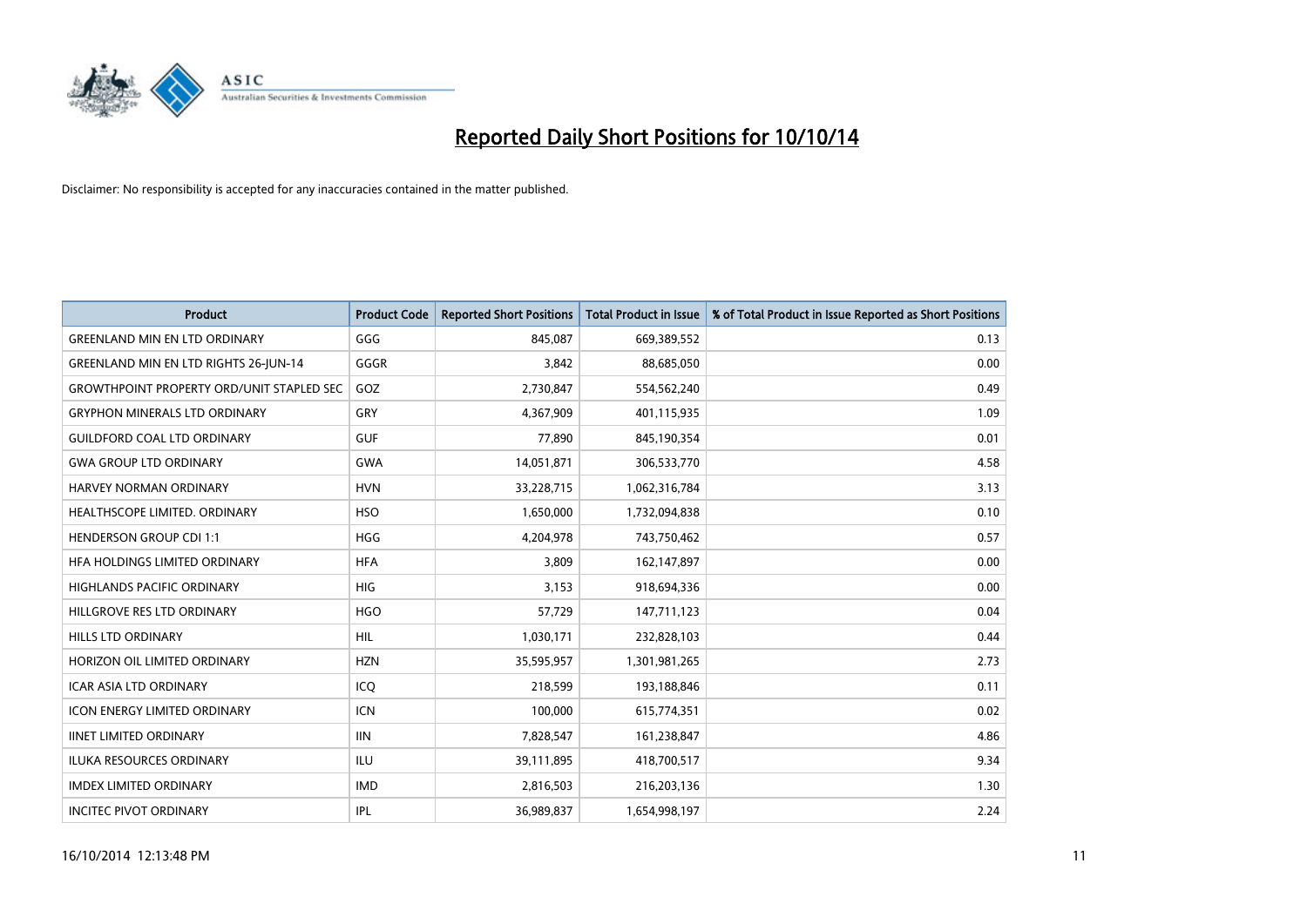

| <b>Product</b>                           | <b>Product Code</b> | <b>Reported Short Positions</b> | <b>Total Product in Issue</b> | % of Total Product in Issue Reported as Short Positions |
|------------------------------------------|---------------------|---------------------------------|-------------------------------|---------------------------------------------------------|
| <b>INDEPENDENCE GROUP ORDINARY</b>       | <b>IGO</b>          | 401,411                         | 234,256,573                   | 0.17                                                    |
| INDOPHIL RESOURCES ORDINARY              | <b>IRN</b>          | 2,709,598                       | 1,203,146,194                 | 0.23                                                    |
| <b>INDUSTRIA REIT STAPLED</b>            | <b>IDR</b>          | 117,438                         | 125,000,001                   | 0.09                                                    |
| INFIGEN ENERGY STAPLED SECURITIES        | <b>IFN</b>          | 3,008,408                       | 767,887,581                   | 0.39                                                    |
| <b>INFOMEDIA LTD ORDINARY</b>            | <b>IFM</b>          | 1,094,323                       | 306,954,355                   | 0.36                                                    |
| <b>INGENIA GROUP STAPLED SECURITIES</b>  | <b>INA</b>          | 12,094,504                      | 845,677,627                   | 1.43                                                    |
| <b>INSURANCE AUSTRALIA ORDINARY</b>      | IAG                 | 17,941,948                      | 2,341,618,048                 | 0.77                                                    |
| <b>INTREPID MINES ORDINARY</b>           | <b>IAU</b>          | 3,611,426                       | 557,577,524                   | 0.65                                                    |
| INVESTA OFFICE FUND STAPLED SECURITIES   | <b>IOF</b>          | 778,042                         | 614,047,458                   | 0.13                                                    |
| <b>INVOCARE LIMITED ORDINARY</b>         | <b>IVC</b>          | 4,999,530                       | 110,030,298                   | 4.54                                                    |
| <b>IOOF HOLDINGS LTD ORDINARY</b>        | IFL                 | 9,472,102                       | 300,133,752                   | 3.16                                                    |
| <b>IPROPERTY GROUP LTD ORDINARY</b>      | <b>IPP</b>          | 2,555,759                       | 181,703,204                   | 1.41                                                    |
| <b>IRESS LIMITED ORDINARY</b>            | <b>IRE</b>          | 5,548,925                       | 159,097,319                   | 3.49                                                    |
| <b>IRON ORE HOLDINGS ORDINARY</b>        | <b>IOH</b>          | 446,000                         | 161,174,005                   | 0.28                                                    |
| <b>ISELECT LTD ORDINARY</b>              | <b>ISU</b>          | 882,323                         | 260,889,894                   | 0.34                                                    |
| <b>ISENTIA GROUP LTD ORDINARY</b>        | <b>ISD</b>          | 471,946                         | 200,000,001                   | 0.24                                                    |
| <b>ISENTRIC LTD. ORDINARY</b>            | ICU                 | 168,100                         | 76,746,962                    | 0.22                                                    |
| JAMES HARDIE INDUST CHESS DEPOSITARY INT | <b>IHX</b>          | 6,286,681                       | 444,925,946                   | 1.41                                                    |
| <b>IAPARA HEALTHCARE LT ORDINARY</b>     | <b>IHC</b>          | 6,880,157                       | 263,046,592                   | 2.62                                                    |
| <b>IB HI-FI LIMITED ORDINARY</b>         | <b>IBH</b>          | 12,301,966                      | 98,947,309                    | 12.43                                                   |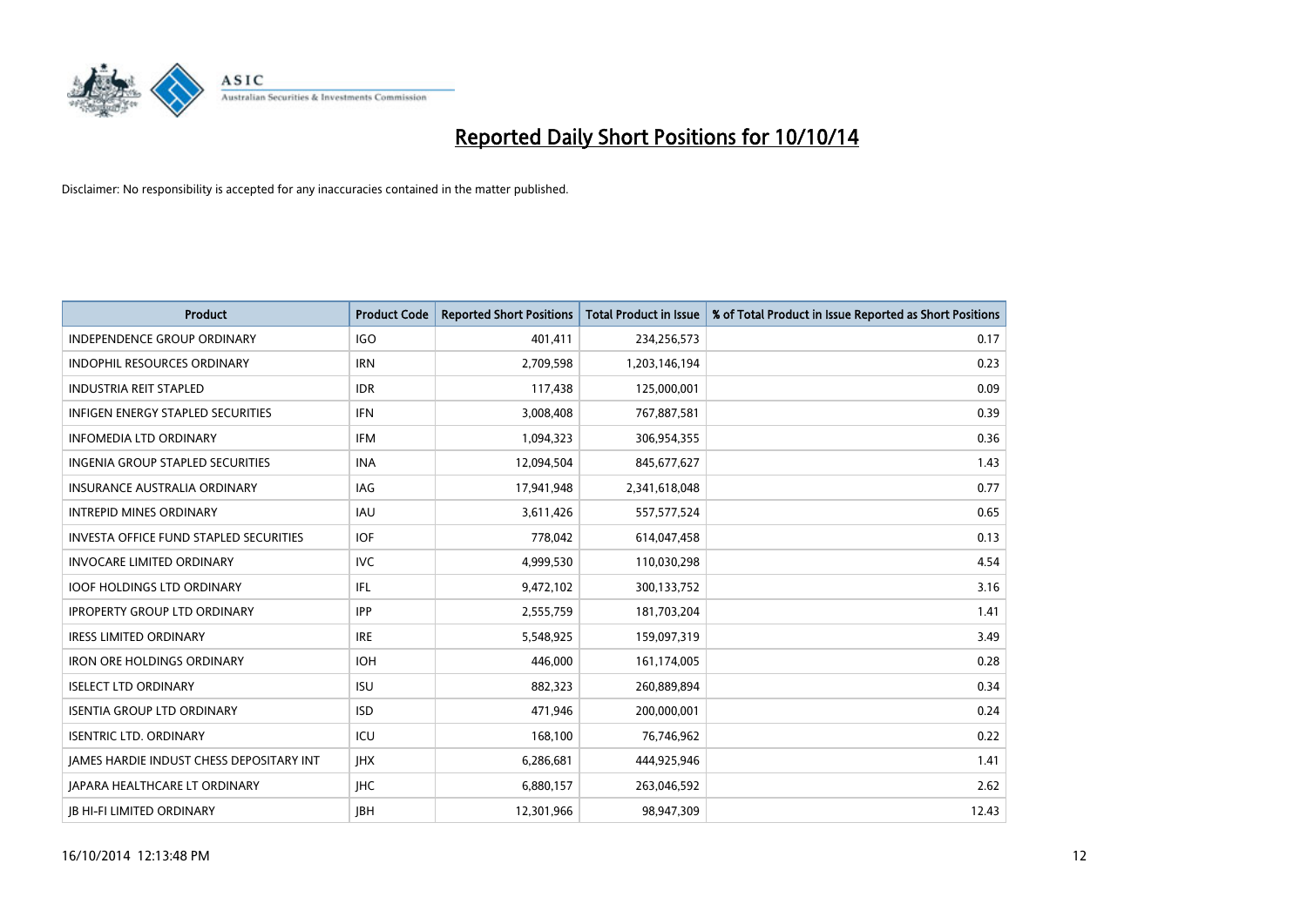

| <b>Product</b>                        | <b>Product Code</b> | <b>Reported Short Positions</b> | <b>Total Product in Issue</b> | % of Total Product in Issue Reported as Short Positions |
|---------------------------------------|---------------------|---------------------------------|-------------------------------|---------------------------------------------------------|
| <b>KAGARA LTD ORDINARY</b>            | KZL                 | 34,720                          | 798,953,117                   | 0.00                                                    |
| KAROON GAS AUSTRALIA ORDINARY         | <b>KAR</b>          | 21,725,024                      | 255,997,690                   | 8.49                                                    |
| KATHMANDU HOLD LTD ORDINARY           | <b>KMD</b>          | 3,273,699                       | 201,318,944                   | 1.63                                                    |
| <b>KBL MINING LIMITED ORDINARY</b>    | <b>KBL</b>          | 1,820                           | 393,535,629                   | 0.00                                                    |
| KINGSGATE CONSOLID. ORDINARY          | <b>KCN</b>          | 18,708,849                      | 223,584,937                   | 8.37                                                    |
| KINGSROSE MINING LTD ORDINARY         | <b>KRM</b>          | 426,348                         | 358,611,493                   | 0.12                                                    |
| KOGI IRON LTD ORDINARY                | <b>KFE</b>          | 2,192,098                       | 376,669,836                   | 0.58                                                    |
| LEIGHTON HOLDINGS ORDINARY            | LEI                 | 5,908,940                       | 338,503,563                   | 1.75                                                    |
| LEND LEASE GROUP UNIT/ORD STAPLED     | <b>LLC</b>          | 3,348,522                       | 579,596,726                   | 0.58                                                    |
| LIQUEFIED NATURAL ORDINARY            | <b>LNG</b>          | 9,347,620                       | 461,402,201                   | 2.03                                                    |
| LONESTAR RESO LTD ORDINARY            | <b>LNR</b>          | 849,888                         | 752,187,211                   | 0.11                                                    |
| LUCAPA DIAMOND LTD ORDINARY           | LOM                 | 41,467                          | 181,844,946                   | 0.02                                                    |
| LYNAS CORPORATION ORDINARY            | <b>LYC</b>          | 138,718,378                     | 2,483,806,217                 | 5.58                                                    |
| LYNAS CORPORATION RIGHTS 13-OCT-14    | <b>LYCR</b>         | 12,474,349                      | 887,071,988                   | 1.41                                                    |
| <b>M2 GRP LTD ORDINARY</b>            | <b>MTU</b>          | 5,657,423                       | 180,849,848                   | 3.13                                                    |
| MACA LIMITED ORDINARY                 | <b>MLD</b>          | 1,136,082                       | 232,676,373                   | 0.49                                                    |
| MACMAHON HOLDINGS ORDINARY            | MAH                 | 220,286                         | 1,261,699,966                 | 0.02                                                    |
| MACO ATLAS ROADS GRP ORDINARY STAPLED | <b>MOA</b>          | 5,158,502                       | 511,538,852                   | 1.01                                                    |
| MACQUARIE GROUP LTD ORDINARY          | <b>MOG</b>          | 1,001,637                       | 321,202,994                   | 0.31                                                    |
| MAGELLAN FIN GRP LTD ORDINARY         | <b>MFG</b>          | 4,809,622                       | 159,278,177                   | 3.02                                                    |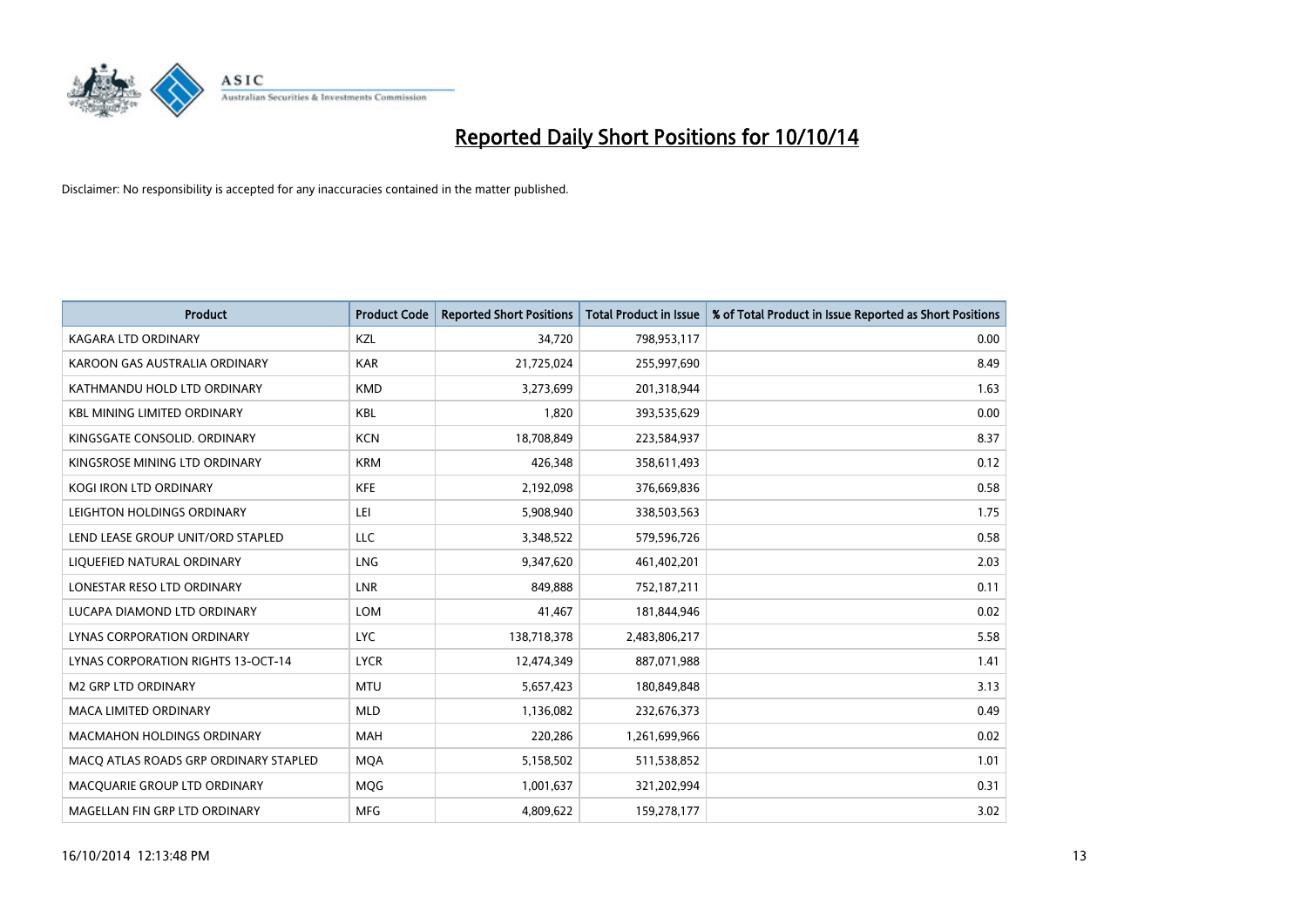

| <b>Product</b>                       | <b>Product Code</b> | <b>Reported Short Positions</b> | <b>Total Product in Issue</b> | % of Total Product in Issue Reported as Short Positions |
|--------------------------------------|---------------------|---------------------------------|-------------------------------|---------------------------------------------------------|
| <b>MANTRA GROUP LTD ORDINARY</b>     | <b>MTR</b>          | 337,677                         | 249,471,229                   | 0.14                                                    |
| <b>MATRIX C &amp; E LTD ORDINARY</b> | <b>MCE</b>          | 2,618,259                       | 94,555,428                    | 2.77                                                    |
| MAVERICK DRILLING ORDINARY           | <b>MAD</b>          | 5,037,421                       | 534,321,602                   | 0.94                                                    |
| <b>MAXITRANS INDUSTRIES ORDINARY</b> | <b>MXI</b>          | 22,122                          | 185,075,653                   | 0.01                                                    |
| MAYNE PHARMA LTD ORDINARY            | <b>MYX</b>          | 10,993,764                      | 587,634,335                   | 1.87                                                    |
| MCMILLAN SHAKESPEARE ORDINARY        | <b>MMS</b>          | 1,064,361                       | 77,525,801                    | 1.37                                                    |
| <b>MCPHERSON'S LTD ORDINARY</b>      | <b>MCP</b>          | 10,011                          | 95,434,645                    | 0.01                                                    |
| MEDUSA MINING LTD ORDINARY           | <b>MML</b>          | 11,655,674                      | 207,794,301                   | 5.61                                                    |
| MERIDIAN ENERGY INSTALMENT RECEIPTS  | <b>MEZCA</b>        | 200,000                         | 1,255,413,626                 | 0.02                                                    |
| <b>MERMAID MARINE ORDINARY</b>       | <b>MRM</b>          | 17,968,698                      | 368,665,949                   | 4.87                                                    |
| MESOBLAST LIMITED ORDINARY           | <b>MSB</b>          | 19,413,709                      | 321,696,029                   | 6.03                                                    |
| METALS X LIMITED ORDINARY            | <b>MLX</b>          | 3,451,513                       | 1,655,826,110                 | 0.21                                                    |
| METCASH LIMITED ORDINARY             | <b>MTS</b>          | 114,713,950                     | 903,309,574                   | 12.70                                                   |
| MIGHTY RIVER POWER ORDINARY          | <b>MYT</b>          | 3,656,136                       | 1,400,012,517                 | 0.26                                                    |
| MINCOR RESOURCES NL ORDINARY         | <b>MCR</b>          | 95,562                          | 188,208,274                   | 0.05                                                    |
| MINERAL DEPOSITS ORDINARY            | <b>MDL</b>          | 1,224,967                       | 103,676,341                   | 1.18                                                    |
| MINERAL RESOURCES. ORDINARY          | <b>MIN</b>          | 16,770,088                      | 186,556,246                   | 8.99                                                    |
| MINT WIRELESS ORDINARY               | <b>MNW</b>          | 1,405,625                       | 470,372,395                   | 0.30                                                    |
| MIRVAC GROUP STAPLED SECURITIES      | <b>MGR</b>          | 2,946,250                       | 3,697,197,370                 | 0.08                                                    |
| MOLOPO ENERGY LTD ORDINARY           | <b>MPO</b>          | 11,118                          | 248,705,730                   | 0.00                                                    |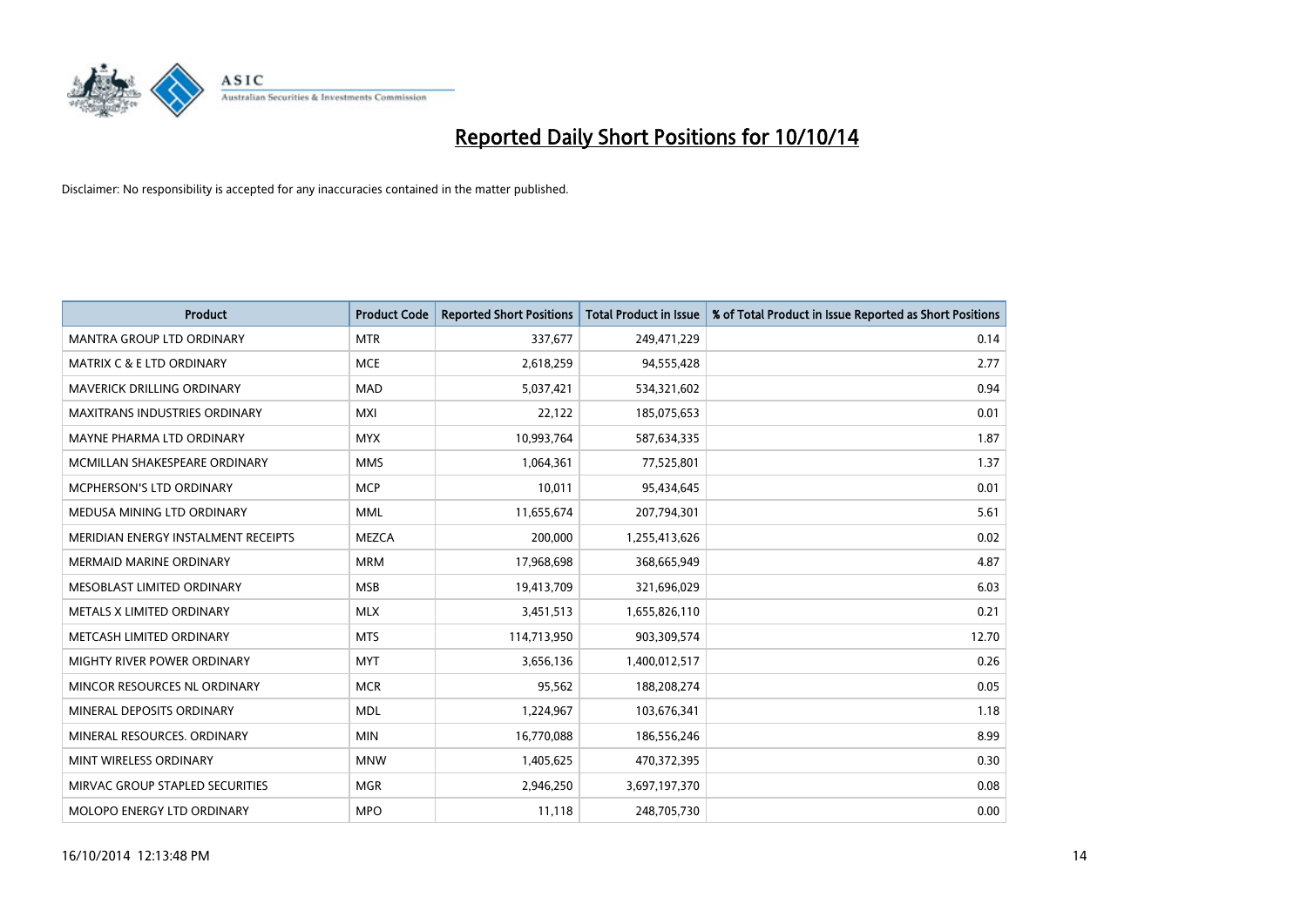

| <b>Product</b>                    | <b>Product Code</b> | <b>Reported Short Positions</b> | <b>Total Product in Issue</b> | % of Total Product in Issue Reported as Short Positions |
|-----------------------------------|---------------------|---------------------------------|-------------------------------|---------------------------------------------------------|
| MONADELPHOUS GROUP ORDINARY       | <b>MND</b>          | 8,368,671                       | 92,998,380                    | 9.00                                                    |
| MONASH IVF GROUP LTD ORDINARY     | MVF                 | 549,106                         | 231,081,089                   | 0.24                                                    |
| MORTGAGE CHOICE LTD ORDINARY      | <b>MOC</b>          | 16,158                          | 123,879,296                   | 0.01                                                    |
| MOUNT GIBSON IRON ORDINARY        | MGX                 | 35,843,112                      | 1,090,805,085                 | 3.29                                                    |
| MULTIPLEX SITES SITES             | <b>MXUPA</b>        | 2,354                           | 4,500,000                     | 0.05                                                    |
| <b>MYER HOLDINGS LTD ORDINARY</b> | <b>MYR</b>          | 102,343,796                     | 585,689,551                   | 17.47                                                   |
| NANOSONICS LIMITED ORDINARY       | <b>NAN</b>          | 2,152,229                       | 264,332,826                   | 0.81                                                    |
| NATIONAL AUST, BANK ORDINARY      | <b>NAB</b>          | 14,733,548                      | 2,365,790,790                 | 0.62                                                    |
| NATIONAL STORAGE STAPLED          | <b>NSR</b>          | 908,742                         | 281,631,660                   | 0.32                                                    |
| NAVITAS LIMITED ORDINARY          | <b>NVT</b>          | 4,224,647                       | 376,037,813                   | 1.12                                                    |
| NEARMAP LTD ORDINARY              | <b>NEA</b>          | 1,073,742                       | 337,946,101                   | 0.32                                                    |
| NEON ENERGY LIMITED ORDINARY      | <b>NEN</b>          | 140,474                         | 553,037,848                   | 0.03                                                    |
| NEW HOPE CORPORATION ORDINARY     | <b>NHC</b>          | 1,986,358                       | 830,999,449                   | 0.24                                                    |
| NEW STANDARD ENERGY ORDINARY      | <b>NSE</b>          | 10,500                          | 386,169,603                   | 0.00                                                    |
| NEWCREST MINING ORDINARY          | <b>NCM</b>          | 14,774,300                      | 766,510,971                   | 1.93                                                    |
| NEWS CORP A NON-VOTING CDI        | <b>NWSLV</b>        | 428,601                         | 2,692,304                     | 15.92                                                   |
| NEWS CORP B VOTING CDI            | <b>NWS</b>          | 2,336,888                       | 23,433,427                    | 9.97                                                    |
| NEWSAT LIMITED ORDINARY           | <b>NWT</b>          | 7,544,076                       | 613,199,841                   | 1.23                                                    |
| NEXTDC LIMITED ORDINARY           | <b>NXT</b>          | 19,436,727                      | 193,154,486                   | 10.06                                                   |
| NEXUS ENERGY LIMITED ORDINARY     | <b>NXS</b>          | 83,983                          | 1,330,219,459                 | 0.01                                                    |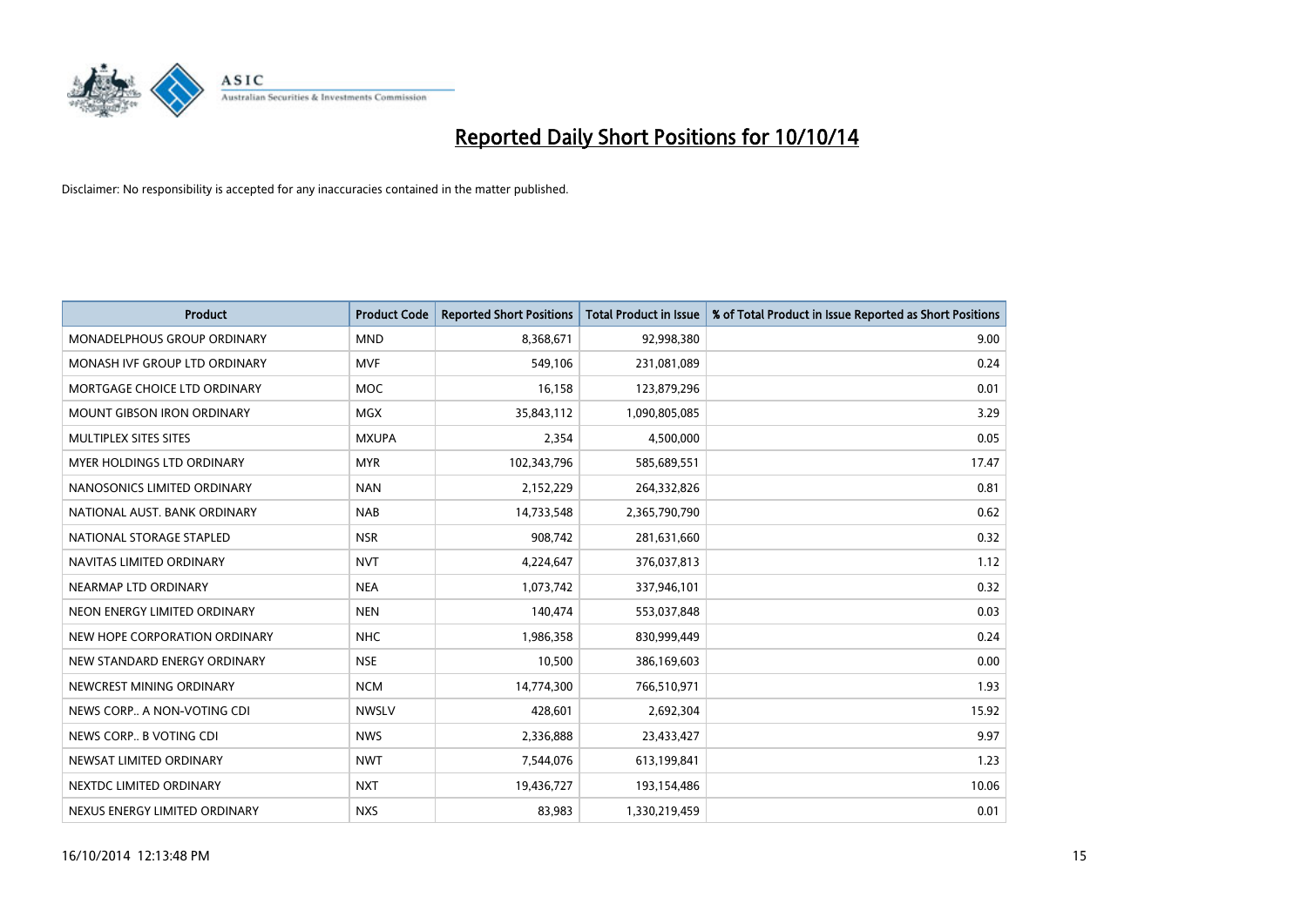

| <b>Product</b>                        | <b>Product Code</b> | <b>Reported Short Positions</b> | <b>Total Product in Issue</b> | % of Total Product in Issue Reported as Short Positions |
|---------------------------------------|---------------------|---------------------------------|-------------------------------|---------------------------------------------------------|
| NIB HOLDINGS LIMITED ORDINARY         | <b>NHF</b>          | 2,383,322                       | 439,004,182                   | 0.54                                                    |
| NINE ENTERTAINMENT ORDINARY           | <b>NEC</b>          | 10,957,366                      | 940,295,023                   | 1.17                                                    |
| NOBLE MINERAL RES ORDINARY            | <b>NMG</b>          | 2,365,726                       | 666,397,952                   | 0.36                                                    |
| NORTHERN IRON LTD ORDINARY            | <b>NFE</b>          | 11,392                          | 484,405,314                   | 0.00                                                    |
| NORTHERN STAR ORDINARY                | <b>NST</b>          | 10,427,800                      | 587,429,659                   | 1.78                                                    |
| NRW HOLDINGS LIMITED ORDINARY         | <b>NWH</b>          | 10,596,689                      | 278,888,011                   | 3.80                                                    |
| NUFARM LIMITED ORDINARY               | <b>NUF</b>          | 14,263,285                      | 264,021,627                   | 5.40                                                    |
| NUPLEX INDUSTRIES ORDINARY            | <b>NPX</b>          | 1,000                           | 198,125,827                   | 0.00                                                    |
| OCEANAGOLD CORP. CHESS DEPOSITARY INT | OGC                 | 2,952,031                       | 301,520,186                   | 0.98                                                    |
| OIL SEARCH LTD ORDINARY               | OSH                 | 2,105,688                       | 1,522,692,587                 | 0.14                                                    |
| OM HOLDINGS LIMITED ORDINARY          | OMH                 | 58,121                          | 733,423,337                   | 0.01                                                    |
| OMI HOLDINGS LIMITED ORDINARY         | <b>OMI</b>          | 27,135                          | 76,746,962                    | 0.04                                                    |
| ORICA LIMITED ORDINARY                | ORI                 | 18,020,290                      | 372,743,291                   | 4.83                                                    |
| ORIGIN ENERGY ORDINARY                | <b>ORG</b>          | 8,301,161                       | 1,106,271,529                 | 0.75                                                    |
| OROCOBRE LIMITED ORDINARY             | <b>ORE</b>          | 2,254,993                       | 132,041,911                   | 1.71                                                    |
| ORORA LIMITED ORDINARY                | <b>ORA</b>          | 6,172,330                       | 1,206,684,923                 | 0.51                                                    |
| OROTONGROUP LIMITED ORDINARY          | ORL                 | 262,228                         | 40,880,902                    | 0.64                                                    |
| <b>OZ MINERALS ORDINARY</b>           | OZL                 | 15,074,793                      | 303,470,022                   | 4.97                                                    |
| OZFOREX GROUP LTD ORDINARY            | <b>OFX</b>          | 9,137,750                       | 240,000,000                   | 3.81                                                    |
| PACIFIC BRANDS ORDINARY               | <b>PBG</b>          | 61,369,956                      | 917,226,291                   | 6.69                                                    |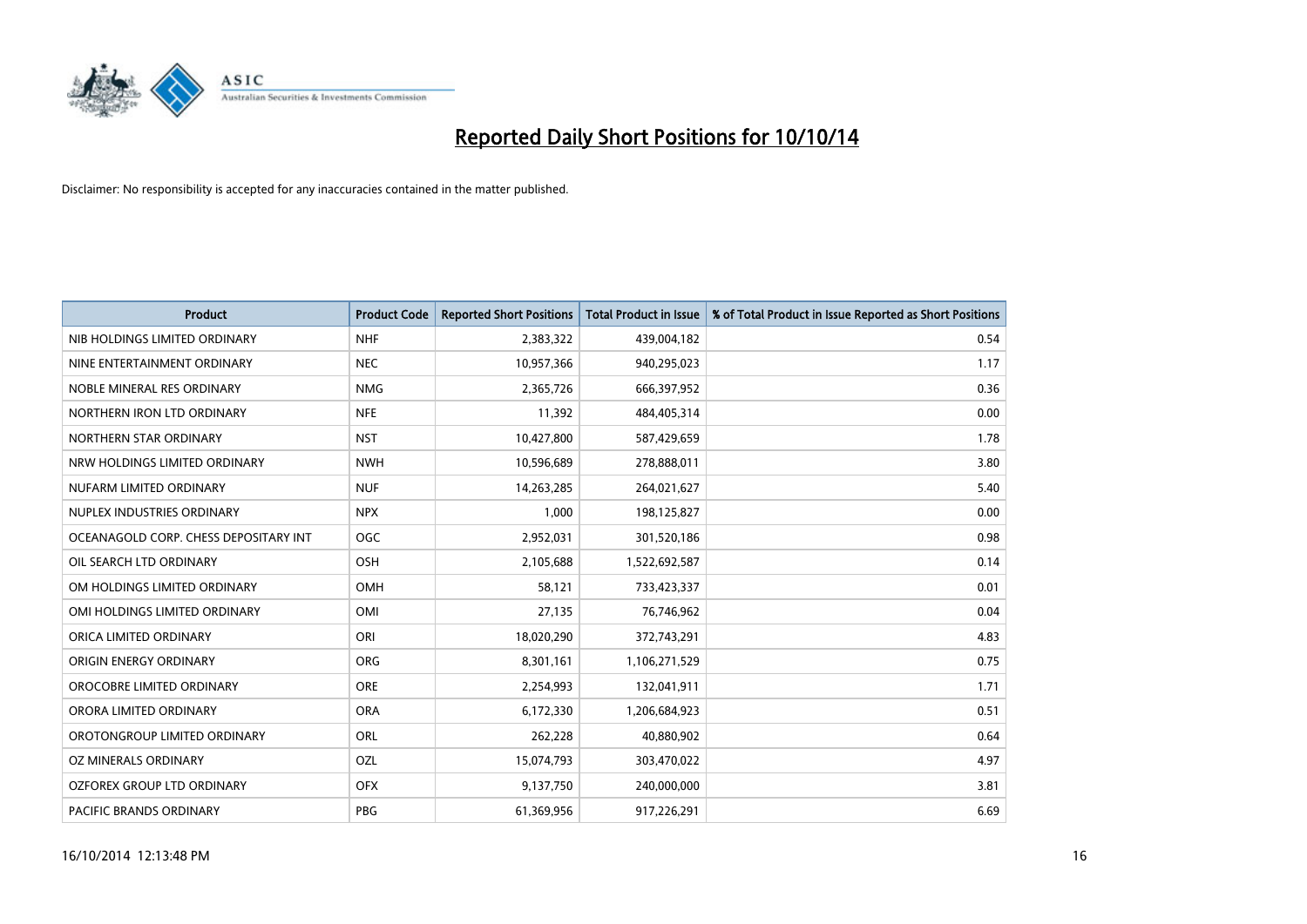

| <b>Product</b>                | <b>Product Code</b> | <b>Reported Short Positions</b> | <b>Total Product in Issue</b> | % of Total Product in Issue Reported as Short Positions |
|-------------------------------|---------------------|---------------------------------|-------------------------------|---------------------------------------------------------|
| PACT GROUP HLDGS LTD ORDINARY | <b>PGH</b>          | 2,510,255                       | 294,097,961                   | 0.85                                                    |
| PALADIN ENERGY LTD ORDINARY   | <b>PDN</b>          | 106,597,141                     | 964,894,574                   | 11.05                                                   |
| PANAUST LIMITED ORDINARY      | <b>PNA</b>          | 54,677                          | 636,599,496                   | 0.01                                                    |
| PANORAMIC RESOURCES ORDINARY  | <b>PAN</b>          | 2,320                           | 322,275,824                   | 0.00                                                    |
| PANTERRA GOLD LTD ORDINARY    | PGI                 | $\mathbf{1}$                    | 822,241,166                   | 0.00                                                    |
| PAPERLINX LIMITED ORDINARY    | <b>PPX</b>          | 44,675                          | 665, 181, 261                 | 0.01                                                    |
| PAPILLON RES LTD ORDINARY     | <b>PIR</b>          | 112,616                         | 356,976,210                   | 0.03                                                    |
| PATTIES FOODS LTD ORDINARY    | PFL                 | 9,001                           | 139,144,338                   | 0.01                                                    |
| PEET LIMITED ORDINARY         | <b>PPC</b>          | 52,444                          | 434,682,005                   | 0.01                                                    |
| PERPETUAL LIMITED ORDINARY    | PPT                 | 1,069,570                       | 46,574,426                    | 2.30                                                    |
| PERSEUS MINING LTD ORDINARY   | PRU                 | 20,073,303                      | 526,656,401                   | 3.81                                                    |
| PHARMAXIS LTD ORDINARY        | <b>PXS</b>          | 501,000                         | 309,522,849                   | 0.16                                                    |
| PHOSPHAGENICS LTD. ORDINARY   | POH                 | 43,750                          | 1,261,965,957                 | 0.00                                                    |
| PLATINUM ASSET ORDINARY       | <b>PTM</b>          | 2,887,025                       | 580,536,282                   | 0.50                                                    |
| PLATINUM AUSTRALIA ORDINARY   | <b>PLA</b>          | 836,027                         | 504,968,043                   | 0.17                                                    |
| PMP LIMITED ORDINARY          | <b>PMP</b>          | 27,581                          | 323,781,124                   | 0.01                                                    |
| POSEIDON NICK LTD ORDINARY    | POS                 | 911,015                         | 516,024,954                   | 0.18                                                    |
| PRANA BIOTECHNOLOGY ORDINARY  | <b>PBT</b>          | 3,056,211                       | 488,936,960                   | 0.63                                                    |
| PREMIER INVESTMENTS ORDINARY  | <b>PMV</b>          | 217,403                         | 155,714,874                   | 0.14                                                    |
| PRIMA BIOMED LTD ORDINARY     | <b>PRR</b>          | 132,361                         | 1,258,301,929                 | 0.01                                                    |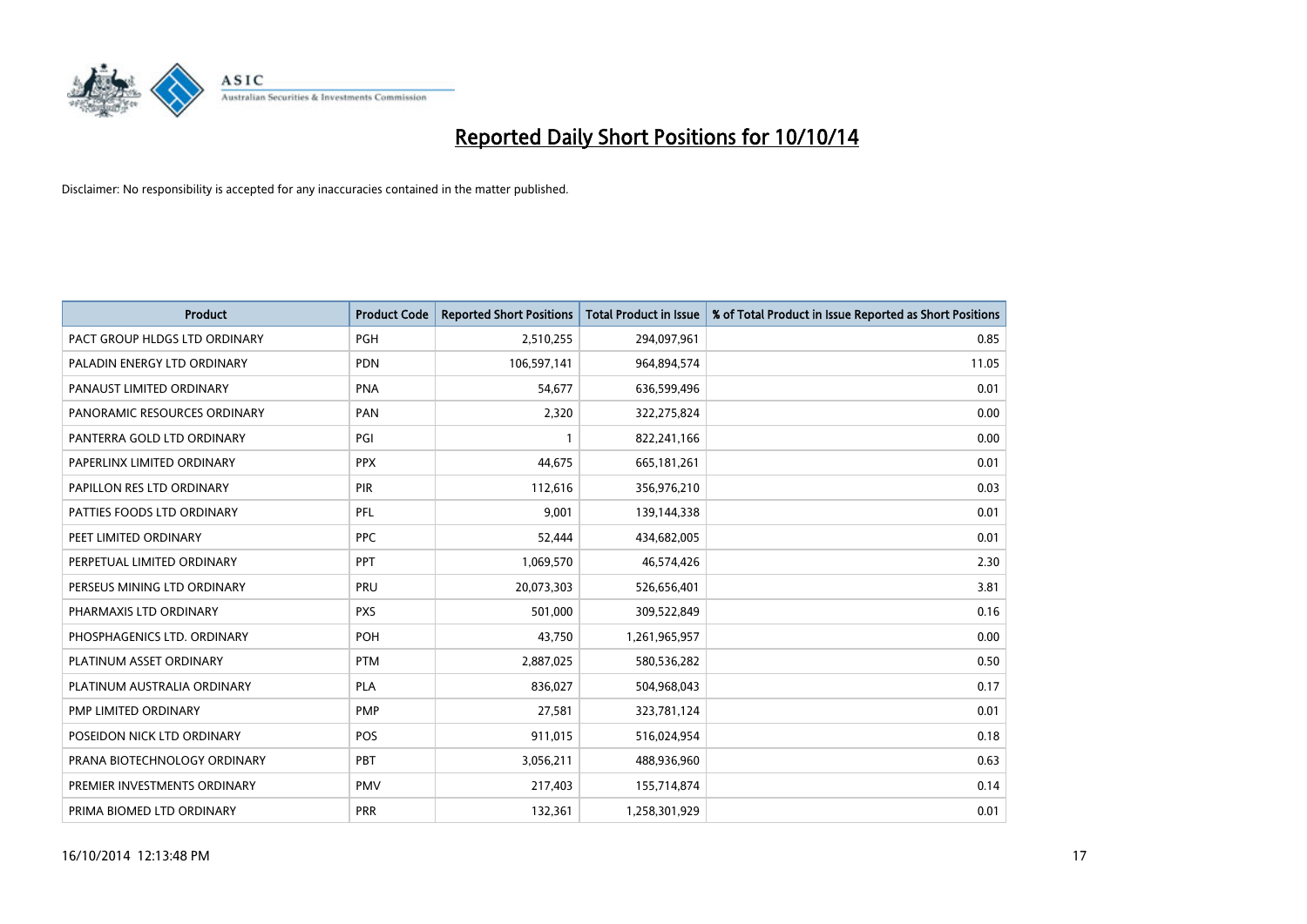

| <b>Product</b>                      | <b>Product Code</b> | <b>Reported Short Positions</b> | <b>Total Product in Issue</b> | % of Total Product in Issue Reported as Short Positions |
|-------------------------------------|---------------------|---------------------------------|-------------------------------|---------------------------------------------------------|
| PRIMARY HEALTH CARE ORDINARY        | PRY                 | 23,782,376                      | 512,130,550                   | 4.64                                                    |
| PRIME MEDIA GRP LTD ORDINARY        | PRT                 | 1,446,296                       | 366,330,303                   | 0.39                                                    |
| PROGRAMMED ORDINARY                 | <b>PRG</b>          | 346,385                         | 118,651,911                   | 0.29                                                    |
| <b>QANTAS AIRWAYS ORDINARY</b>      | QAN                 | 37,245,113                      | 2,196,330,250                 | 1.70                                                    |
| OBE INSURANCE GROUP ORDINARY        | <b>OBE</b>          | 26,226,348                      | 1,364,945,301                 | 1.92                                                    |
| <b>QUBE HOLDINGS LTD ORDINARY</b>   | QUB                 | 3,537,103                       | 1,054,428,076                 | 0.34                                                    |
| RAMSAY HEALTH CARE ORDINARY         | <b>RHC</b>          | 927,953                         | 202,081,252                   | 0.46                                                    |
| <b>RCG CORPORATION LTD ORDINARY</b> | <b>RCG</b>          | 197,326                         | 263,808,625                   | 0.07                                                    |
| <b>RCR TOMLINSON ORDINARY</b>       | <b>RCR</b>          | 631,370                         | 139,000,806                   | 0.45                                                    |
| <b>REA GROUP ORDINARY</b>           | <b>REA</b>          | 1,449,866                       | 131,714,699                   | 1.10                                                    |
| RECALL HOLDINGS LTD ORDINARY        | <b>REC</b>          | 10,347,746                      | 313,149,677                   | 3.30                                                    |
| <b>RECKON LIMITED ORDINARY</b>      | <b>RKN</b>          | 1,358,942                       | 112,084,762                   | 1.21                                                    |
| RED 5 LIMITED ORDINARY              | <b>RED</b>          | 174,740                         | 759,451,008                   | 0.02                                                    |
| <b>RED FORK ENERGY ORDINARY</b>     | <b>RFE</b>          | 318,694                         | 501,051,719                   | 0.06                                                    |
| REDBANK ENERGY LTD ORDINARY         | <b>AEJ</b>          | 13                              | 786,287                       | 0.00                                                    |
| REED RESOURCES LTD ORDINARY         | <b>RDR</b>          | 2,000                           | 499,453,895                   | 0.00                                                    |
| REGIS HEALTHCARE LTD ORDINARY       | <b>REG</b>          | 2,145,731                       | 300, 345, 797                 | 0.71                                                    |
| REGIS RESOURCES ORDINARY            | <b>RRL</b>          | 48,807,533                      | 499,781,595                   | 9.77                                                    |
| RESMED INC CDI 10:1                 | <b>RMD</b>          | 43,553,971                      | 1,403,045,440                 | 3.10                                                    |
| <b>RESOLUTE MINING ORDINARY</b>     | <b>RSG</b>          | 10,750,524                      | 641,189,223                   | 1.68                                                    |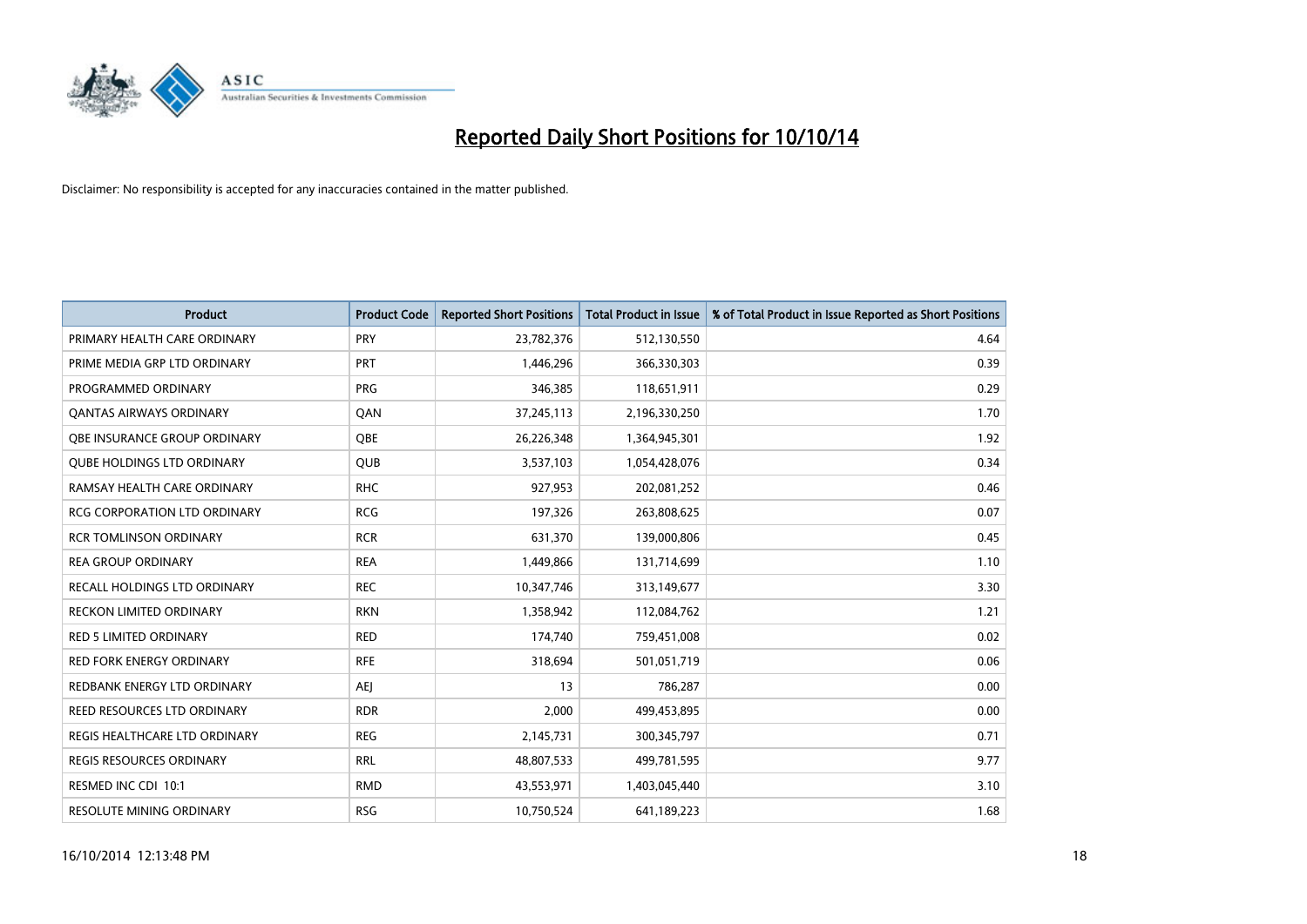

| <b>Product</b>                        | <b>Product Code</b> | <b>Reported Short Positions</b> | <b>Total Product in Issue</b> | % of Total Product in Issue Reported as Short Positions |
|---------------------------------------|---------------------|---------------------------------|-------------------------------|---------------------------------------------------------|
| <b>RESOURCE GENERATION ORDINARY</b>   | <b>RES</b>          | 1,220                           | 581,380,338                   | 0.00                                                    |
| <b>RETAIL FOOD GROUP ORDINARY</b>     | <b>RFG</b>          | 10,270,793                      | 144,878,508                   | 7.09                                                    |
| REX MINERALS LIMITED ORDINARY         | <b>RXM</b>          | 1,123,056                       | 220,519,784                   | 0.51                                                    |
| RIO TINTO LIMITED ORDINARY            | <b>RIO</b>          | 2,960,033                       | 435,758,720                   | 0.68                                                    |
| <b>RNI NL. ORDINARY</b>               | <b>RNI</b>          | 500,000                         | 426,055,957                   | 0.12                                                    |
| ROC OIL COMPANY ORDINARY              | <b>ROC</b>          | 1,170,950                       | 687,618,400                   | 0.17                                                    |
| <b>ROX RESOURCES ORDINARY</b>         | <b>RXL</b>          | 2,029,471                       | 849,673,095                   | 0.24                                                    |
| ROYAL WOLF HOLDINGS ORDINARY          | <b>RWH</b>          | 209,381                         | 100,387,052                   | 0.21                                                    |
| RUBIK FINANCIAL LTD. ORDINARY         | <b>RFL</b>          | 74,000                          | 340,999,914                   | 0.02                                                    |
| RUNGEPINCOCKMINARCO ORDINARY          | <b>RUL</b>          | 8,667                           | 177,653,062                   | 0.00                                                    |
| SAI GLOBAL LIMITED ORDINARY           | SAI                 | 202,168                         | 211,726,802                   | 0.10                                                    |
| SALMAT LIMITED ORDINARY               | <b>SLM</b>          | 100,156                         | 159,812,799                   | 0.06                                                    |
| SAMSON OIL & GAS LTD ORDINARY         | SSN                 | 17,662,960                      | 2,837,780,958                 | 0.62                                                    |
| SANDFIRE RESOURCES ORDINARY           | <b>SFR</b>          | 2,763,321                       | 155,640,968                   | 1.78                                                    |
| <b>SANTOS LTD ORDINARY</b>            | <b>STO</b>          | 5,836,357                       | 982,255,602                   | 0.59                                                    |
| SARACEN MINERAL ORDINARY              | SAR                 | 2,083,464                       | 792,784,738                   | 0.26                                                    |
| SCA PROPERTY GROUP STAPLED SECURITIES | <b>SCP</b>          | 22,146,230                      | 648,628,320                   | 3.41                                                    |
| <b>SCENTRE GRP STAPLED</b>            | SCG                 | 27,176,680                      | 5,324,296,678                 | 0.51                                                    |
| SEDGMAN LIMITED ORDINARY              | <b>SDM</b>          | 1,128,550                       | 227,059,277                   | 0.50                                                    |
| <b>SEEK LIMITED ORDINARY</b>          | <b>SEK</b>          | 12,934,446                      | 342,335,122                   | 3.78                                                    |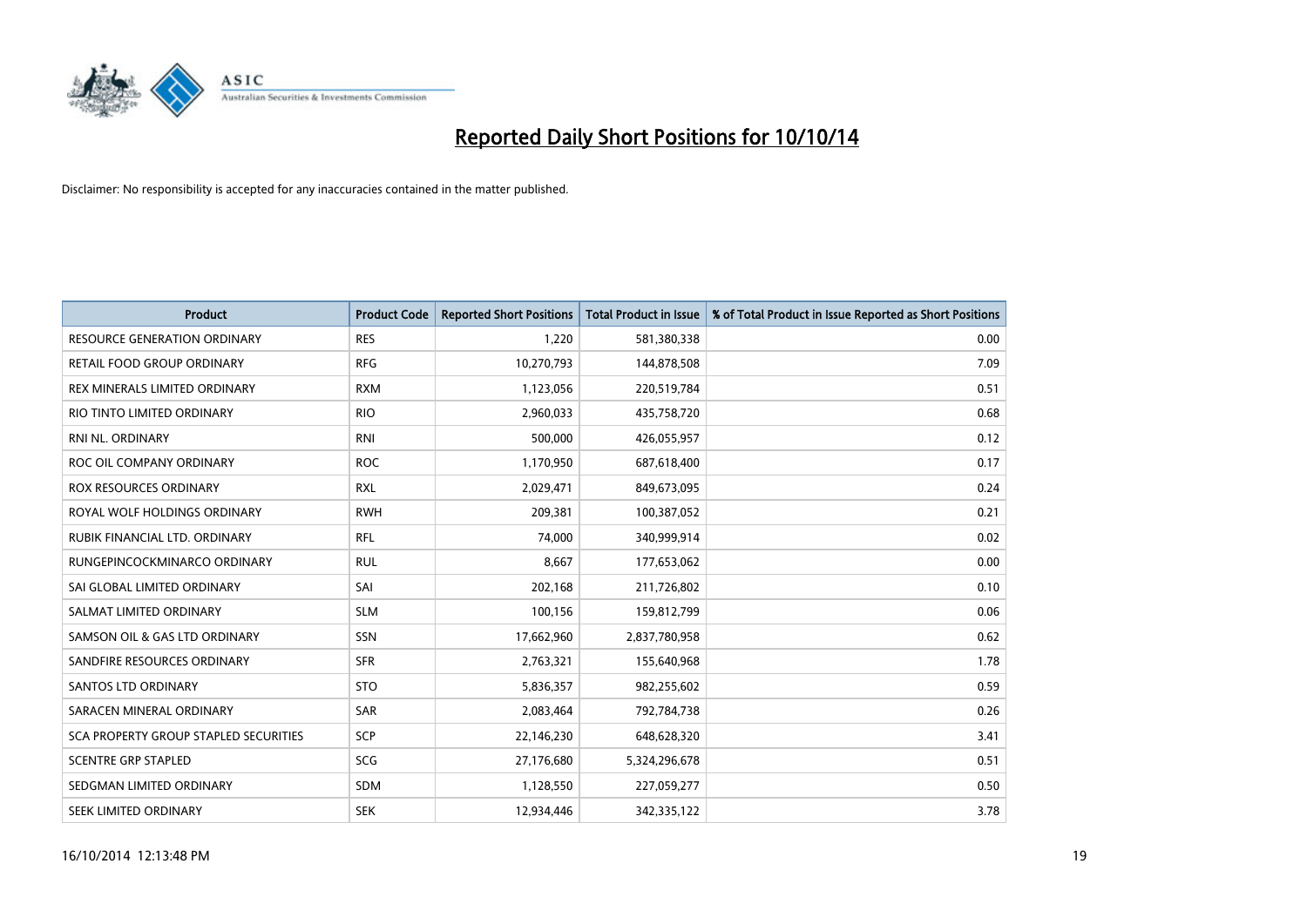

| <b>Product</b>                           | <b>Product Code</b> | <b>Reported Short Positions</b> | <b>Total Product in Issue</b> | % of Total Product in Issue Reported as Short Positions |
|------------------------------------------|---------------------|---------------------------------|-------------------------------|---------------------------------------------------------|
| SELECT HARVESTS ORDINARY                 | SHV                 | 1,252,930                       | 70,541,261                    | 1.78                                                    |
| SENEX ENERGY LIMITED ORDINARY            | <b>SXY</b>          | 40,868,548                      | 1,149,657,377                 | 3.55                                                    |
| SERVCORP LIMITED ORDINARY                | SRV                 | 1,099                           | 98,432,275                    | 0.00                                                    |
| SERVICE STREAM ORDINARY                  | <b>SSM</b>          | 30                              | 386,389,873                   | 0.00                                                    |
| SEVEN GROUP HOLDINGS ORDINARY            | <b>SVW</b>          | 1,294,882                       | 302,691,886                   | 0.43                                                    |
| SEVEN WEST MEDIA LTD ORDINARY            | SWM                 | 17,059,967                      | 999,160,872                   | 1.71                                                    |
| SG FLEET GROUP LTD ORDINARY              | <b>SGF</b>          | 119,742                         | 242,691,826                   | 0.05                                                    |
| SIGMA PHARMACEUTICAL ORDINARY            | <b>SIP</b>          | 16,277,169                      | 1,108,086,575                 | 1.47                                                    |
| SILEX SYSTEMS ORDINARY                   | <b>SLX</b>          | 8,557,249                       | 170,467,339                   | 5.02                                                    |
| SILVER CHEF LIMITED ORDINARY             | SIV                 | 98,626                          | 29,640,865                    | 0.33                                                    |
| SILVER LAKE RESOURCE ORDINARY            | <b>SLR</b>          | 24,827,652                      | 503,233,971                   | 4.93                                                    |
| SIMS METAL MGMT LTD ORDINARY             | SGM                 | 14,316,258                      | 204,633,630                   | 7.00                                                    |
| SINGAPORE TELECOMM. CHESS DEPOSITARY INT | <b>SGT</b>          | 2,496,611                       | 115,837,110                   | 2.16                                                    |
| SINO GAS ENERGY ORDINARY                 | SEH                 | 10,103,737                      | 1,541,672,358                 | 0.66                                                    |
| SIRIUS RESOURCES NL ORDINARY             | <b>SIR</b>          | 12,662,645                      | 340,988,269                   | 3.71                                                    |
| SIRTEX MEDICAL ORDINARY                  | <b>SRX</b>          | 70,381                          | 56,524,273                    | 0.12                                                    |
| SKILLED GROUP LTD ORDINARY               | <b>SKE</b>          | 6,459,440                       | 235,753,791                   | 2.74                                                    |
| SKY NETWORK ORDINARY                     | <b>SKT</b>          | 11,792,849                      | 389,139,785                   | 3.03                                                    |
| SKYCITY ENT GRP LTD ORDINARY             | <b>SKC</b>          | 7,937,001                       | 592,857,388                   | 1.34                                                    |
| <b>SLATER &amp; GORDON ORDINARY</b>      | SGH                 | 536,512                         | 205,583,924                   | 0.26                                                    |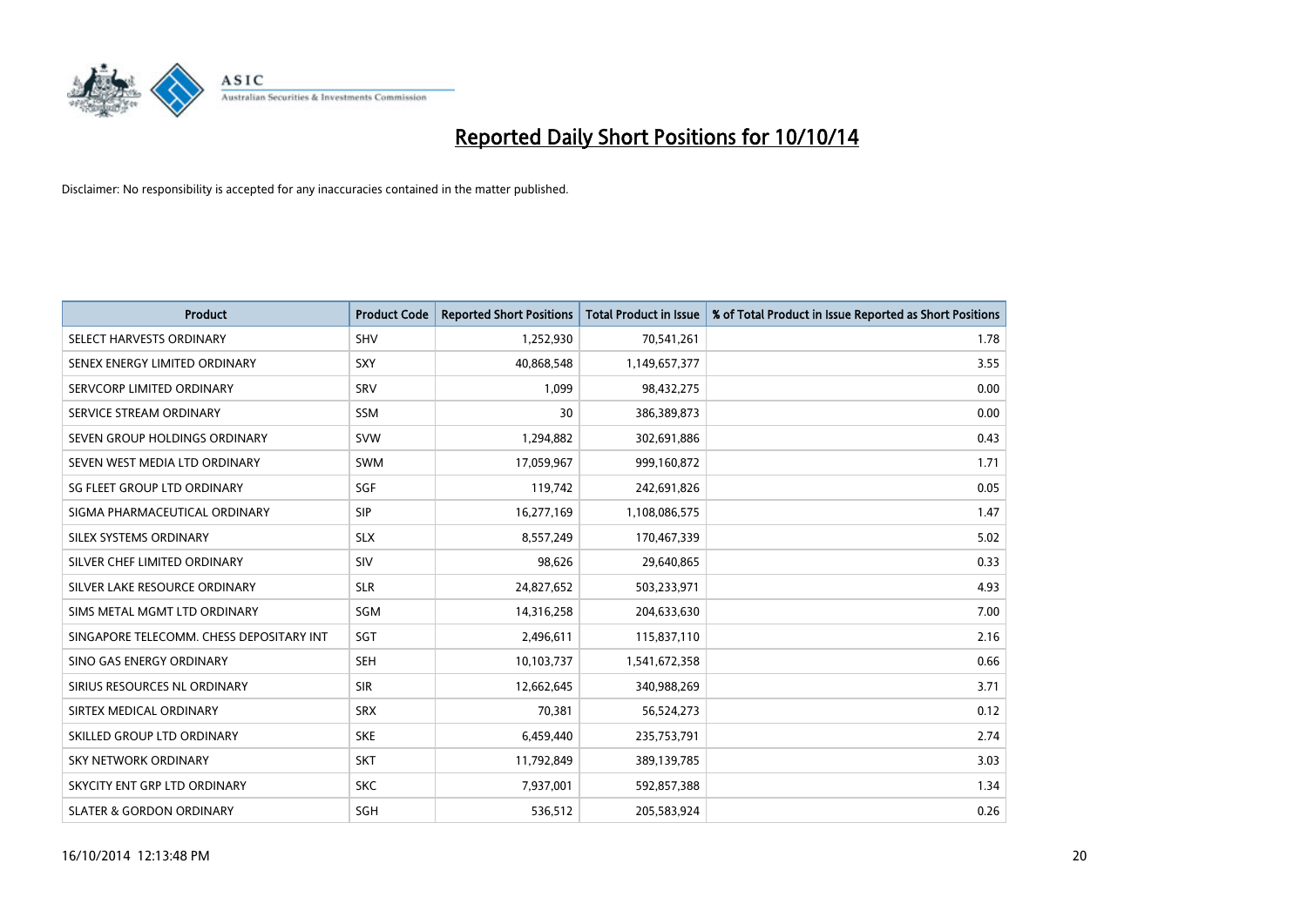

| <b>Product</b>                           | <b>Product Code</b> | <b>Reported Short Positions</b> | <b>Total Product in Issue</b> | % of Total Product in Issue Reported as Short Positions |
|------------------------------------------|---------------------|---------------------------------|-------------------------------|---------------------------------------------------------|
| SMARTGRP CORPORATION ORDINARY            | <b>SIQ</b>          | 324,979                         | 101,461,150                   | 0.32                                                    |
| SMS MANAGEMENT, ORDINARY                 | <b>SMX</b>          | 1,806,522                       | 69,394,537                    | 2.60                                                    |
| SONIC HEALTHCARE ORDINARY                | <b>SHL</b>          | 2,520,896                       | 401,171,556                   | 0.63                                                    |
| SOUL PATTINSON (W.H) ORDINARY            | SOL                 | 36,200                          | 239,395,320                   | 0.02                                                    |
| SP AUSNET STAPLED SECURITIES             | <b>SPN</b>          | 580,214                         | 3,425,244,162                 | 0.02                                                    |
| SPARK INFRASTRUCTURE STAPLED US PROHIBT. | SKI                 | 12,769,448                      | 1,466,360,128                 | 0.87                                                    |
| SPARK NEW ZEALAND ORDINARY               | <b>SPK</b>          | 13,753,474                      | 1,829,283,872                 | 0.75                                                    |
| SPDR 200 FUND ETF UNITS                  | <b>STW</b>          | 13,524                          | 46,146,865                    | 0.03                                                    |
| SPECIALTY FASHION ORDINARY               | <b>SFH</b>          | 110,284                         | 192,236,121                   | 0.06                                                    |
| SPOTLESS GRP HLD LTD ORDINARY            | <b>SPO</b>          | 23,423,315                      | 1,098,290,178                 | 2.13                                                    |
| ST BARBARA LIMITED ORDINARY              | <b>SBM</b>          | 9,839,467                       | 488,074,077                   | 2.02                                                    |
| STARPHARMA HOLDINGS ORDINARY             | SPL                 | 14,903,113                      | 313,283,388                   | 4.76                                                    |
| STEADFAST GROUP LTD ORDINARY             | <b>SDF</b>          | 8,552,907                       | 501,638,307                   | 1.70                                                    |
| STH CRS ELECT ENGNR ORDINARY             | <b>SXE</b>          | 11,032                          | 161,523,130                   | 0.01                                                    |
| STHN CROSS MEDIA ORDINARY                | <b>SXL</b>          | 36,870,814                      | 705,246,986                   | 5.23                                                    |
| STOCKLAND UNITS/ORD STAPLED              | SGP                 | 6,717,127                       | 2,348,746,744                 | 0.29                                                    |
| STRAITS RES LTD. ORDINARY                | <b>SRQ</b>          | 20,370                          | 1,217,730,293                 | 0.00                                                    |
| STRIKE ENERGY LTD ORDINARY               | <b>STX</b>          | 4,000                           | 833,330,946                   | 0.00                                                    |
| STW COMMUNICATIONS ORDINARY              | SGN                 | 5,077,846                       | 409,699,000                   | 1.24                                                    |
| SUNCORP GROUP LTD ORDINARY               | <b>SUN</b>          | 9,285,645                       | 1,286,600,980                 | 0.72                                                    |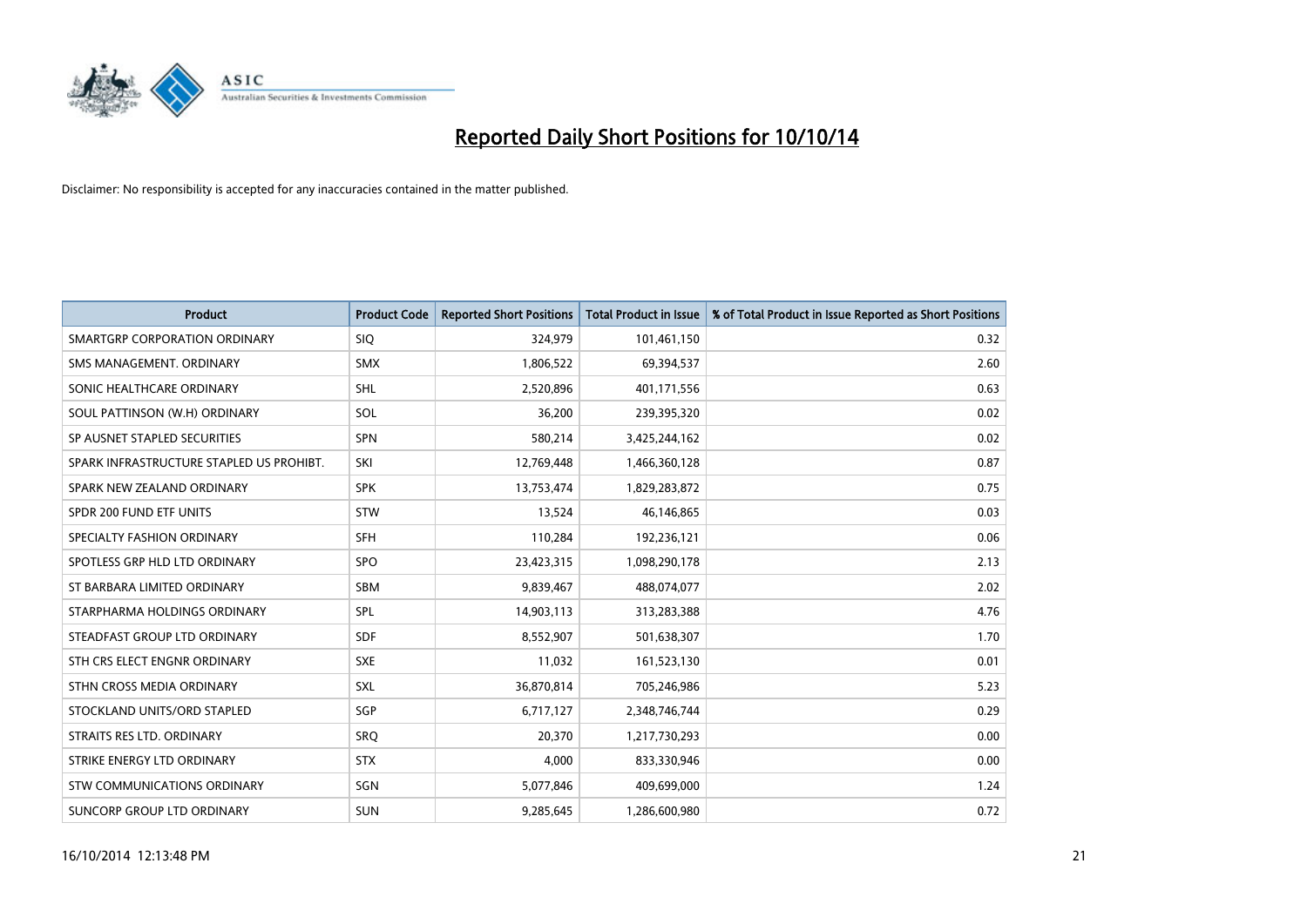

| <b>Product</b>                       | <b>Product Code</b> | <b>Reported Short Positions</b> | <b>Total Product in Issue</b> | % of Total Product in Issue Reported as Short Positions |
|--------------------------------------|---------------------|---------------------------------|-------------------------------|---------------------------------------------------------|
| SUNDANCE ENERGY ORDINARY             | <b>SEA</b>          | 2,843,807                       | 548,854,663                   | 0.52                                                    |
| SUNDANCE RESOURCES ORDINARY          | SDL                 | 81,318,567                      | 3,082,028,456                 | 2.64                                                    |
| SUNLAND GROUP LTD ORDINARY           | <b>SDG</b>          | 91,997                          | 181,710,087                   | 0.05                                                    |
| SUPER RET REP LTD ORDINARY           | <b>SUL</b>          | 9,205,876                       | 196,897,430                   | 4.68                                                    |
| SYD AIRPORT STAPLED US PROHIBIT.     | SYD                 | 26,136,965                      | 2,216,216,041                 | 1.18                                                    |
| SYRAH RESOURCES ORDINARY             | <b>SYR</b>          | 4,773,703                       | 164,135,076                   | 2.91                                                    |
| <b>TABCORP HOLDINGS LTD ORDINARY</b> | TAH                 | 18,922,790                      | 765,652,364                   | 2.47                                                    |
| TAP OIL LIMITED ORDINARY             | <b>TAP</b>          | 10,433                          | 243,186,639                   | 0.00                                                    |
| TASSAL GROUP LIMITED ORDINARY        | <b>TGR</b>          | 263,264                         | 146,897,115                   | 0.18                                                    |
| <b>TATTS GROUP LTD ORDINARY</b>      | <b>TTS</b>          | 29,275,149                      | 1,434,790,447                 | 2.04                                                    |
| TECHNOLOGY ONE ORDINARY              | <b>TNE</b>          | 3,432,833                       | 308,796,455                   | 1.11                                                    |
| <b>TELSTRA CORPORATION, ORDINARY</b> | <b>TLS</b>          | 42,433,718                      | 12,443,074,357                | 0.34                                                    |
| TEN NETWORK HOLDINGS ORDINARY        | <b>TEN</b>          | 147,616,543                     | 2,630,984,596                 | 5.61                                                    |
| TERANGA GOLD CORP CDI 1:1            | <b>TGZ</b>          | 710,809                         | 73,965,595                    | 0.96                                                    |
| TFS CORPORATION LTD ORDINARY         | <b>TFC</b>          | 4,816,227                       | 325,267,408                   | 1.48                                                    |
| THE REJECT SHOP ORDINARY             | <b>TRS</b>          | 2,371,002                       | 28,844,648                    | 8.22                                                    |
| THORN GROUP LIMITED ORDINARY         | <b>TGA</b>          | 10,476                          | 150,634,985                   | 0.01                                                    |
| TIGER RESOURCES ORDINARY             | <b>TGS</b>          | 7,619,105                       | 1,143,541,406                 | 0.67                                                    |
| TITAN ENERGY SERVICE ORDINARY        | <b>TTN</b>          | 5,967                           | 51,192,701                    | 0.01                                                    |
| TOLL HOLDINGS LTD ORDINARY           | <b>TOL</b>          | 23,077,322                      | 717,318,622                   | 3.22                                                    |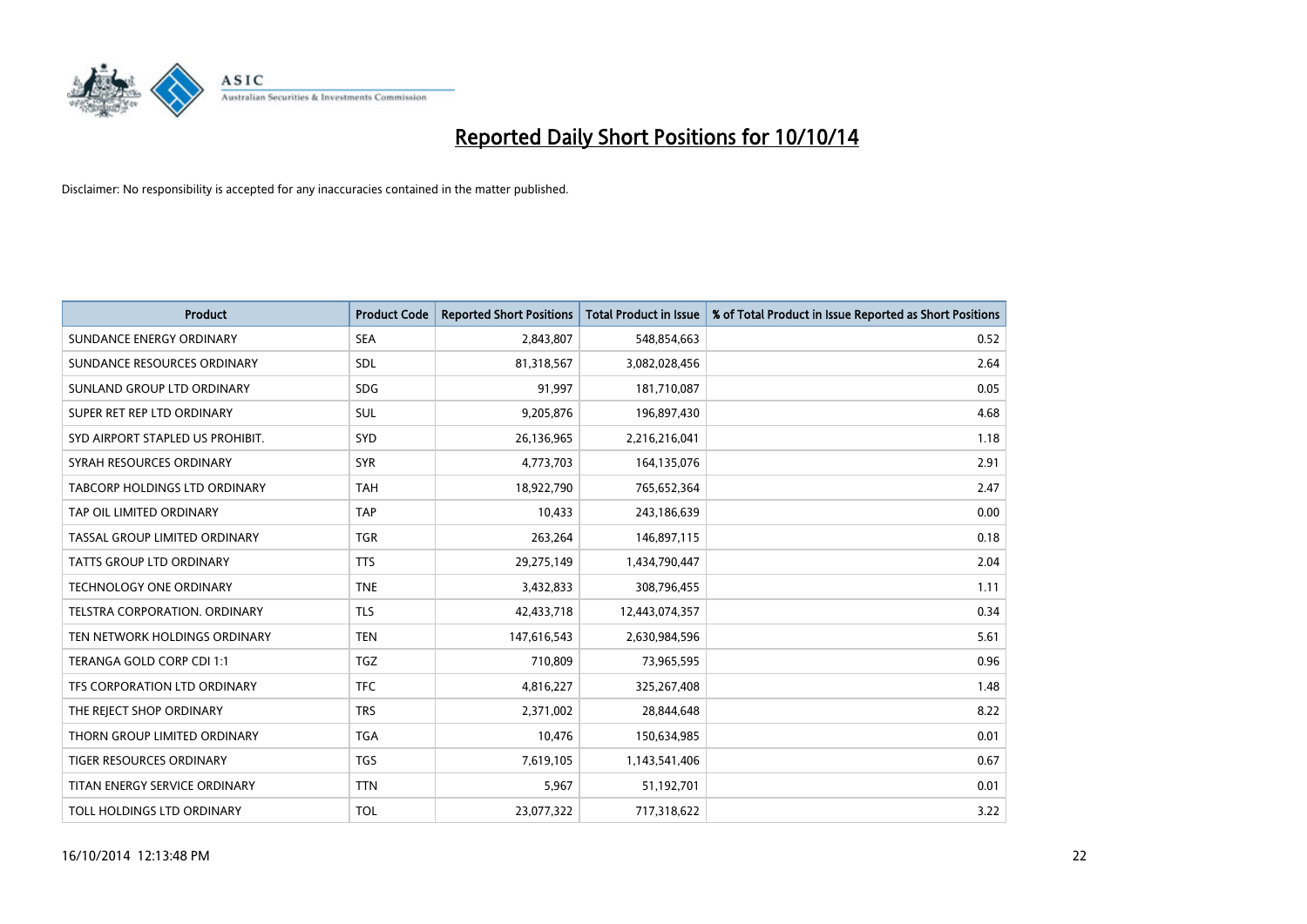

| <b>Product</b>                       | <b>Product Code</b> | <b>Reported Short Positions</b> | <b>Total Product in Issue</b> | % of Total Product in Issue Reported as Short Positions |
|--------------------------------------|---------------------|---------------------------------|-------------------------------|---------------------------------------------------------|
| TORO ENERGY LIMITED ORDINARY         | <b>TOE</b>          | 9,845                           | 1,567,784,418                 | 0.00                                                    |
| TOX FREE SOLUTIONS ORDINARY          | <b>TOX</b>          | 2,688,698                       | 133,752,359                   | 2.01                                                    |
| TPG TELECOM LIMITED ORDINARY         | <b>TPM</b>          | 9,558,063                       | 793,808,141                   | 1.20                                                    |
| TRADE ME GROUP ORDINARY              | <b>TME</b>          | 5,986,489                       | 396,913,549                   | 1.51                                                    |
| <b>TRANSFIELD SERVICES ORDINARY</b>  | <b>TSE</b>          | 9,456,253                       | 512,457,716                   | 1.85                                                    |
| TRANSPACIFIC INDUST, ORDINARY        | <b>TPI</b>          | 24,880,201                      | 1,579,648,778                 | 1.58                                                    |
| TRANSURBAN GROUP TRIPLE STAPLED SEC. | <b>TCL</b>          | 23,662,090                      | 1,906,390,878                 | 1.24                                                    |
| TREASURY GROUP ORDINARY              | <b>TRG</b>          | 30,399                          | 23,697,498                    | 0.13                                                    |
| TREASURY WINE ESTATE ORDINARY        | <b>TWE</b>          | 10,137,771                      | 651,261,403                   | 1.56                                                    |
| <b>TRITON MIN LTD ORDINARY</b>       | <b>TON</b>          | 730                             | 310,101,731                   | 0.00                                                    |
| TROY RESOURCES LTD ORDINARY          | <b>TRY</b>          | 4,333,412                       | 195,265,161                   | 2.22                                                    |
| <b>TZ LIMITED ORDINARY</b>           | <b>TZL</b>          | 5,253,454                       | 384,874,293                   | 1.36                                                    |
| UGL LIMITED ORDINARY                 | UGL                 | 15,973,474                      | 166,511,240                   | 9.59                                                    |
| <b>UNILIFE CORPORATION CDI 6:1</b>   | <b>UNS</b>          | 114,184                         | 272,833,620                   | 0.04                                                    |
| UXC LIMITED ORDINARY                 | <b>UXC</b>          | 2,941,985                       | 329,728,102                   | 0.89                                                    |
| VEDA GROUP LTD ORDINARY              | <b>VED</b>          | 17,741,632                      | 842,055,406                   | 2.11                                                    |
| VENTURE MINERALS ORDINARY            | <b>VMS</b>          | 163,000                         | 287,320,170                   | 0.06                                                    |
| VILLA WORLD LTD. ORDINARY            | <b>VLW</b>          | 70,699                          | 93,663,800                    | 0.08                                                    |
| <b>VILLAGE ROADSHOW LTD ORDINARY</b> | <b>VRL</b>          | 514,057                         | 159,509,459                   | 0.32                                                    |
| VIRGIN AUS HLDG LTD ORDINARY         | VAH                 | 53,923,146                      | 3,524,912,131                 | 1.53                                                    |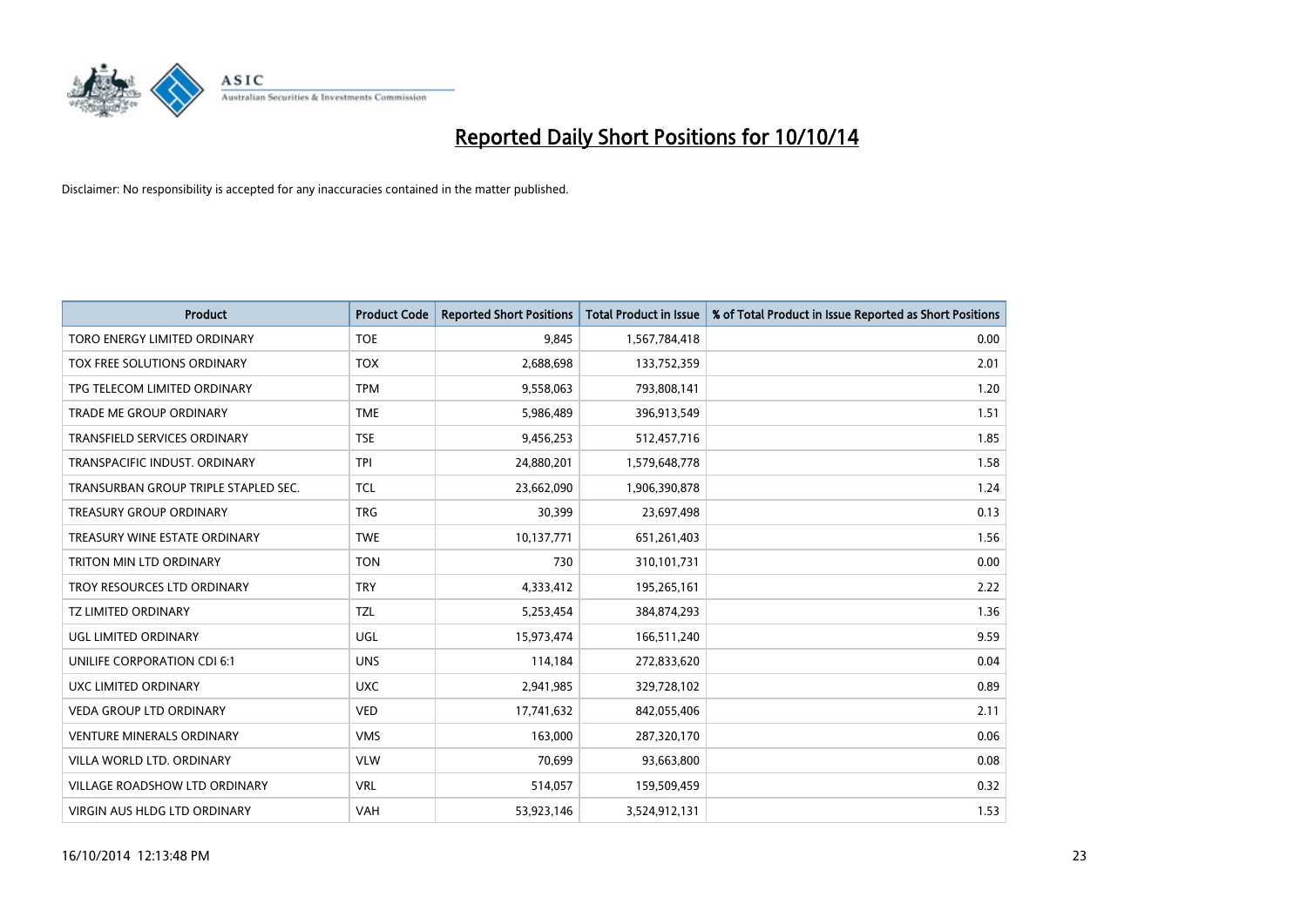

| <b>Product</b>                       | <b>Product Code</b> | <b>Reported Short Positions</b> | <b>Total Product in Issue</b> | % of Total Product in Issue Reported as Short Positions |
|--------------------------------------|---------------------|---------------------------------|-------------------------------|---------------------------------------------------------|
| <b>VIRTUS HEALTH LTD ORDINARY</b>    | <b>VRT</b>          | 3,908,516                       | 79,847,678                    | 4.89                                                    |
| <b>VOCATION LTD ORDINARY</b>         | <b>VET</b>          | 14,956,133                      | 230,000,000                   | 6.50                                                    |
| <b>VOCUS COMMS LTD ORDINARY</b>      | VOC                 | 606,756                         | 104,803,018                   | 0.58                                                    |
| WARRNAMBOOL CHEESE ORDINARY          | <b>WCB</b>          | 19                              | 56,098,797                    | 0.00                                                    |
| <b>WATPAC LIMITED ORDINARY</b>       | <b>WTP</b>          | 2,539                           | 189,258,397                   | 0.00                                                    |
| <b>WDS LIMITED ORDINARY</b>          | <b>WDS</b>          | 150,023                         | 144,740,614                   | 0.10                                                    |
| <b>WEBIET LIMITED ORDINARY</b>       | <b>WEB</b>          | 1,481,178                       | 79,397,959                    | 1.87                                                    |
| <b>WESFARMERS LIMITED ORDINARY</b>   | <b>WES</b>          | 6,274,742                       | 1,143,274,951                 | 0.55                                                    |
| <b>WESTERN AREAS LTD ORDINARY</b>    | <b>WSA</b>          | 15,825,761                      | 232,580,131                   | 6.80                                                    |
| WESTERN DESERT RES. ORDINARY         | <b>WDR</b>          | 2,490,070                       | 620,049,919                   | 0.40                                                    |
| WESTERN DESERT RES. RIGHTS 31-MAR-14 | <b>WDRR</b>         | 17,835                          | 120,009,662                   | 0.01                                                    |
| <b>WESTFIELD CORP STAPLED</b>        | WFD                 | 3,959,475                       | 2,078,089,686                 | 0.19                                                    |
| WESTFIELD GROUP ORD/UNIT STAPLED SEC | <b>WDC</b>          | 1,865,880                       | 2,078,089,686                 | 0.09                                                    |
| <b>WESTPAC BANKING CORP ORDINARY</b> | <b>WBC</b>          | 28,804,043                      | 3,109,048,309                 | 0.93                                                    |
| WHITE ENERGY COMPANY ORDINARY        | <b>WEC</b>          | 31,950                          | 328,374,494                   | 0.01                                                    |
| WHITEHAVEN COAL ORDINARY             | <b>WHC</b>          | 84,548,984                      | 1,025,760,027                 | 8.24                                                    |
| WIDE BAY AUST LTD ORDINARY           | <b>WBB</b>          | 1,201                           | 36,712,453                    | 0.00                                                    |
| WOODSIDE PETROLEUM ORDINARY          | <b>WPL</b>          | 5,502,465                       | 823,910,657                   | 0.67                                                    |
| WOOLWORTHS LIMITED ORDINARY          | <b>WOW</b>          | 19,492,491                      | 1,259,918,639                 | 1.55                                                    |
| WORLEYPARSONS LTD ORDINARY           | <b>WOR</b>          | 9,057,064                       | 244,264,793                   | 3.71                                                    |